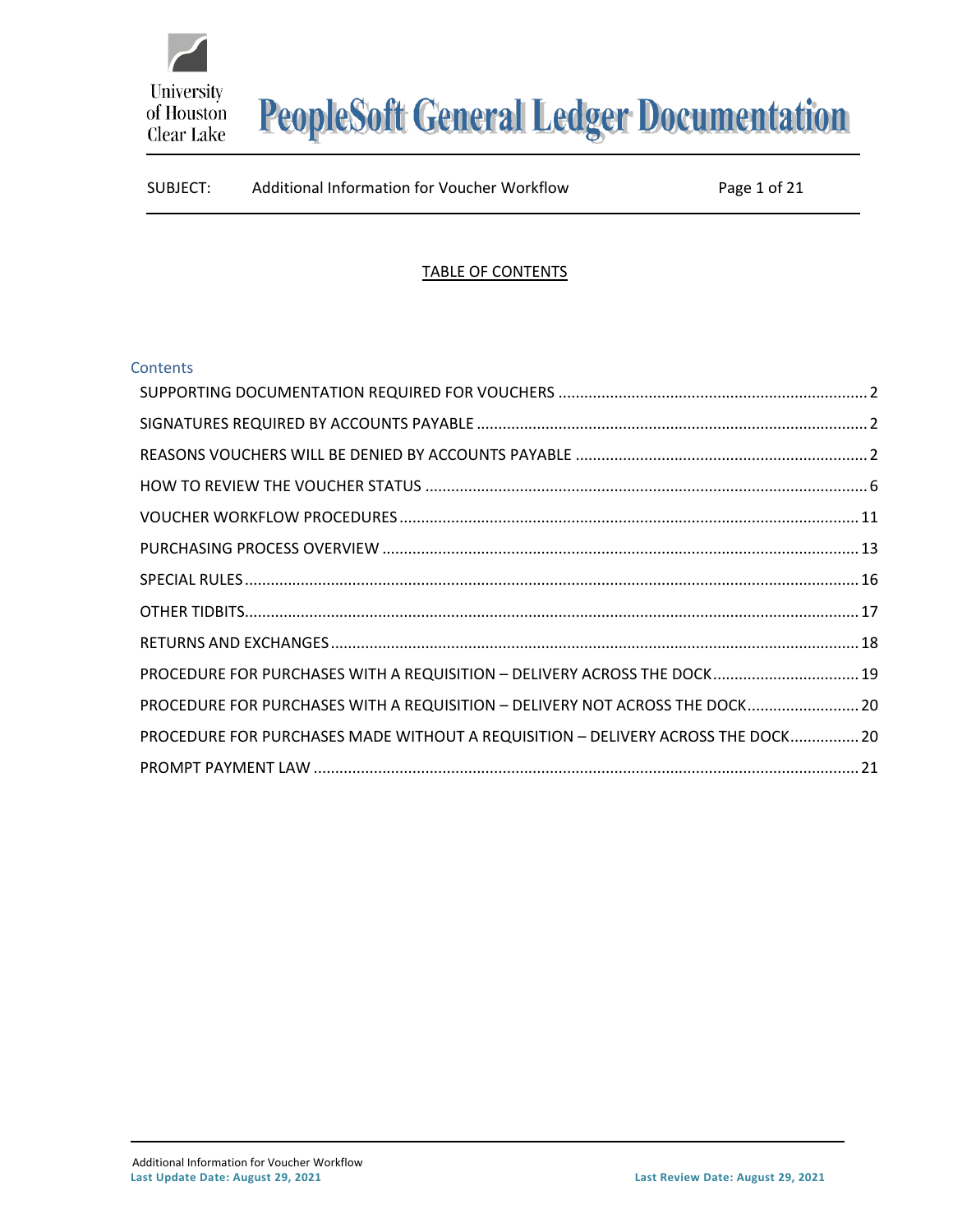

| SUBJECT: | Additional Information for Voucher Workflow | Page 2 of 21 |
|----------|---------------------------------------------|--------------|
|          |                                             |              |

#### **SUPPORTING DOCUMENTATION REQUIRED FOR VOUCHERS**

- <span id="page-1-0"></span>1. Invoices for payment to vendors.
- 2. Receipts for reimbursements showing proof of payment. NOTE: Credit card receipts are no longer acceptable. Itemized receipts are required.
- 3. The Voucher with all required signatures other than those obtained electronically.
- 4. Documentation showing UCT approval of computing purchases that were not done on a PO.

#### **SIGNATURES REQUIRED BY ACCOUNTS PAYABLE**

<span id="page-1-1"></span>Non-Travel Vouchers:

- 1. Reimbursements require signature of the Payee.
- 2. All vouchers where the originating department is spending Provost (C0061) funds must have the signature of the Division Business Administrator for the originating department on the Voucher. It must be scanned and attached to the electronic voucher. Change the source on the voucher to PRV which will redirect the voucher to the Division Business Administrator for PRV for approval. Choose the Provost path.
- 3. All vouchers for membership fees from State funds must have the signature of the Associate Vice President for Finance. Submit the voucher into workflow. Accounts Payable will scan and attach the signed voucher and process it once it is on the Accounts Payable worklist.

NOTE: The Division Business Administrator's approval as well as any intermediate approval will be obtained electronically through the workflow process. The Division Business Administrator's approval indicates all required signatures have been obtained with the exception of the Associate Vice President's signature for Memberships on State funds.

#### **REASONS VOUCHERS WILL BE DENIED BY ACCOUNTS PAYABLE**

- <span id="page-1-2"></span>1. The purchase is over \$5000 and a PO was not done.
- 2. The invoice must be obtained. A quote is not acceptable.
- 3. Only one invoice number should be created per voucher.
- 4. The invoice or other supporting documentation does not agree with the voucher.
- 5. The Invoice number or invoice date is wrong.
- 6. There is no justification for invoice date that is 60 days or older.
- 7. The address is wrong or does not match the invoice particularly when paying by check.
- 8. The amount on receipts do not match the amount on voucher. If different, a reason must be stated.
- 9. The dates are incorrect or missing i.e. Goods receipt & acceptance dates should be the same.
- 10. No comments written or the voucher justification of five W's (who, what, where, when and why) is not sufficient.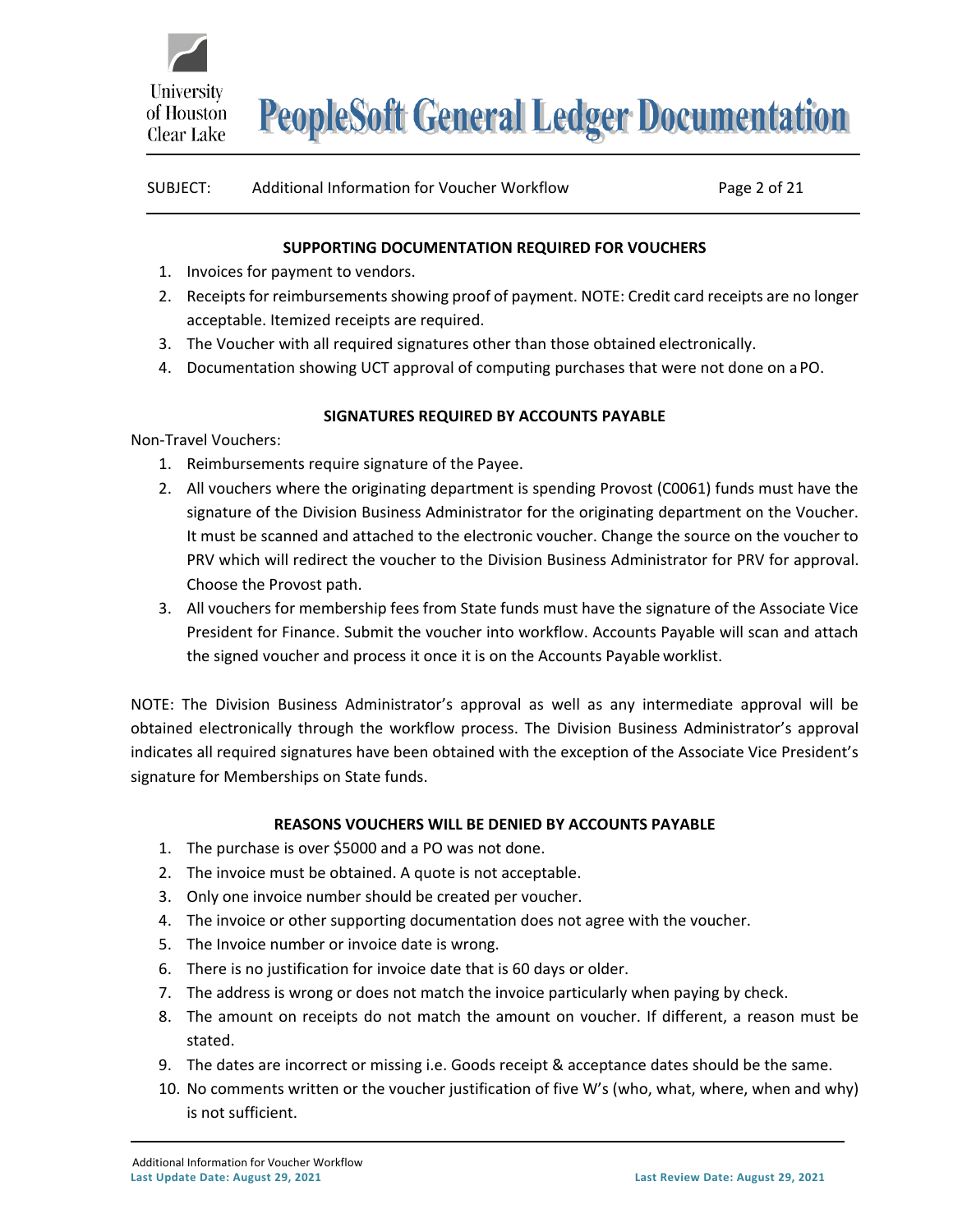

| SUBJECT: | Additional Information for Voucher Workflow | Page 3 of 21 |
|----------|---------------------------------------------|--------------|
|          |                                             |              |

- 11. The number of attendees is not listed if for entertainment purpose. Names must be included if there are ten or less attendees.
- 12. Memberships and subscriptions must have beginning and end dates.
- 13. Benefit statement is not added to voucher.
- 14. A statement is needed as to why paying late.
- 15. The source of funds and/or account is not appropriate for the items being purchased i.e. Restricted fund is used.
- 16. Account code is incorrect.
- 17. The voucher is claiming/paying for state sales tax.
- 18. Required approvals and/or signatures are missing.
- 19. Print names if the signature is illegible.
- 20. The Division Business Administrator approving the voucher doesn't have cost center authority.
- 21. Computer related items need prior approval from UCT. Exceptions to Computer related items preapproval are:
	- blank CD/DVDs
	- cases for laptops/tablets
	- desktop sit/stand stations (e.g. Varidesks)
	- ergonomic keyboard and mouse arm rests
	- jump drives
	- keyboard trays (mounts to a desk)
	- monitor arm mounts
	- mouse pads
	- printer ink and/or toner
- 22. Brand Guide approval needed when ordering merchandise with UHCL logo.
- 23. HR approval is needed for employment ads.
- 24. If person attending business meal is the signature authority, their supervisor must also sign the voucher.
- 25. Person reimbursed did not sign voucher coversheet.
- 26. Person getting reimbursed does not have supervisor signature.
- 27. Proof/method of payment for reimbursements is not uploaded.
- 28. Reimbursement for gift cards must have the Gift Card request form approved prior to purchase.
- 29. Food Waiver form must be uploaded when purchasing food over \$100 off campus (\$500 for Pearland).
- 30. Vendor hold status for purchases over \$500 is not uploaded.
- 31. No itemized receipts on meals.
- 32. No back up is uploaded or wrong documentation is uploaded.
- 33. The documentation is not adequate to support the payment.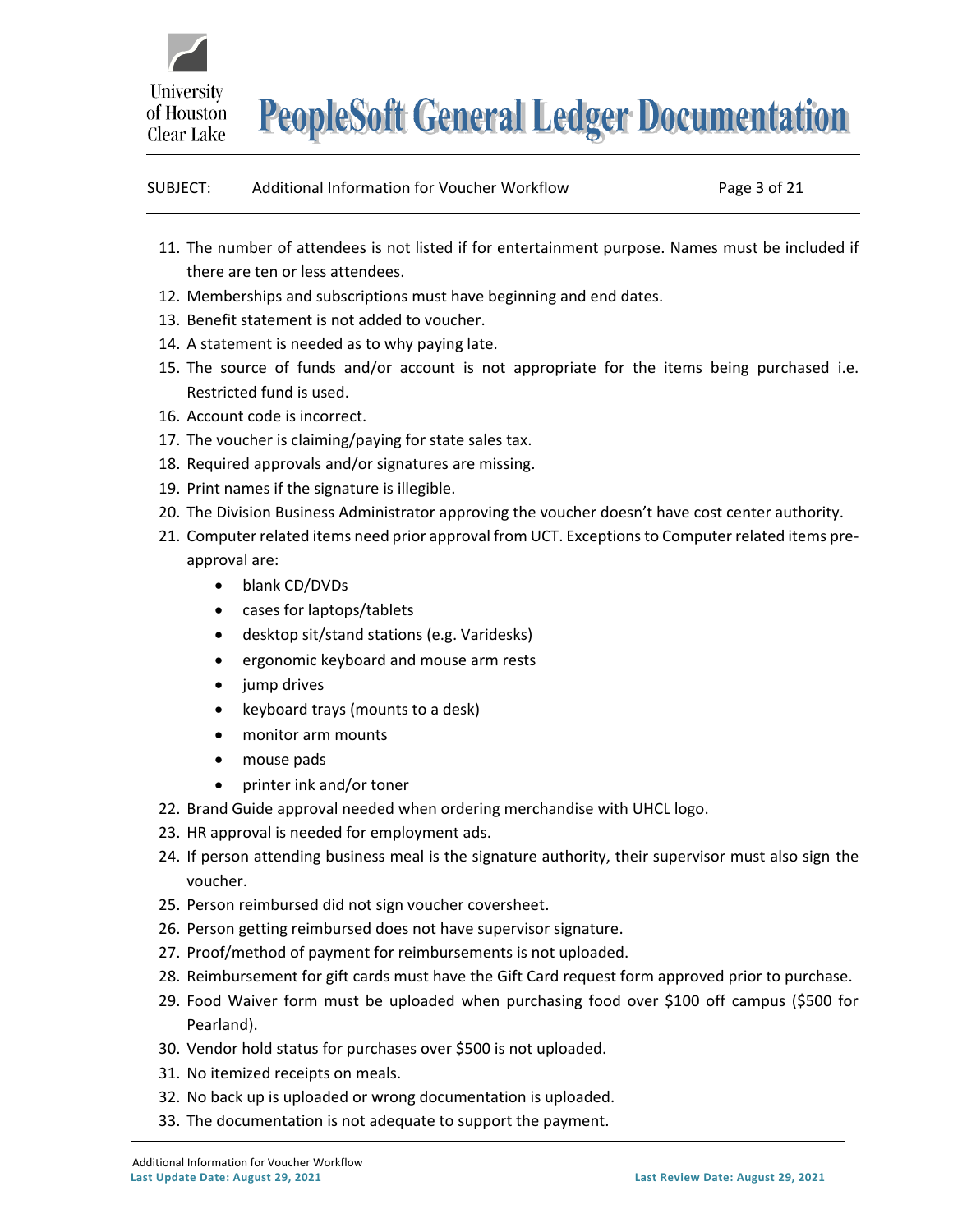

| SUBJECT: | Additional Information for Voucher Workflow | Page 4 of 21 |
|----------|---------------------------------------------|--------------|
|----------|---------------------------------------------|--------------|

- 34. The supporting documentation is illegible.
- 35. Sensitive information has not been redacted.
- 36. The documentation is not oriented correctly, with the ability to read top down and left-to-right.
- 37. The wrong path has been chosen i.e. Grant funds should be routed through OSP.

#### **HOW TO APPROVE/DENY A VOUCHER (College/Division, Intermediate, Final Approvers)**

The college/division, intermediate, or final approver will need to either approve or deny vouchers.

**Step 1:** Go to the Home Page, then Voucher Worklist. Select a voucher for review by clicking the **Approve Doc** hyperlink.

| <b>Bank Code</b> | From $\circ$      | Date From $\circ$ | Source $\Diamond$ | Work List Name $\,\circ\,$     | <b>BU</b> O |                | Voucher ID $\heartsuit$ Accounting Date $\heartsuit$ | Invoice Number $\Diamond$         | Approve Doc © |
|------------------|-------------------|-------------------|-------------------|--------------------------------|-------------|----------------|------------------------------------------------------|-----------------------------------|---------------|
| <b>BOAC</b>      | Evans, Cheryl Ann | 08/09/2021        | <b>POL</b>        | Route for Additional Approvals |             | 00759 00265044 | 08/09/2021                                           | 287290781303X07272021 Approve Doc |               |

**Step 2:** Click on the Documents tab. Clickon the **Print Voucher Coversheet** hyperlink to review the voucher details. Click on **in its continue to review the supporting documentation**.

| Approval              | Line Information                | Charge Information              | <b>Documents</b>                         |                  |                        |                                                 |                       |
|-----------------------|---------------------------------|---------------------------------|------------------------------------------|------------------|------------------------|-------------------------------------------------|-----------------------|
| <b>Business Unit:</b> |                                 | 00759                           |                                          |                  | <b>Invoice Number:</b> |                                                 | 287290781303X07272021 |
|                       |                                 |                                 |                                          |                  |                        |                                                 |                       |
| Voucher:              |                                 | 00265044                        |                                          | Vendor:          |                        | <b>AT&amp;T MOBILITY</b>                        |                       |
| Invoice               | Post Unposted                   | 07/19/2021 Posting              |                                          | ID:              |                        | 0000007857                                      |                       |
| Date:                 | Status:                         | Date:                           |                                          |                  |                        |                                                 |                       |
|                       | <b>Voucher Coversheet</b>       |                                 |                                          |                  |                        |                                                 |                       |
|                       | <b>Print Voucher Coversheet</b> | $\Box$ Include Approval History |                                          |                  |                        |                                                 |                       |
|                       | <b>Voucher Document Images</b>  |                                 |                                          |                  |                        |                                                 |                       |
|                       |                                 |                                 |                                          |                  |                        | <b>Add New Document</b>                         |                       |
|                       |                                 |                                 | Display Active Documents Only            |                  |                        |                                                 |                       |
|                       |                                 |                                 |                                          | Find   View All  |                        | First $\left($ 1 of 1 $\left($ 1 $\right)$ Last |                       |
|                       |                                 |                                 |                                          |                  |                        |                                                 | <b>Details</b>        |
|                       |                                 |                                 |                                          | Secured Document |                        |                                                 |                       |
|                       |                                 |                                 |                                          |                  |                        |                                                 |                       |
|                       |                                 |                                 | <b>Document Status Active</b>            | $\checkmark$     |                        | <b>Document Seq Nbr</b>                         | $\mathbf 1$           |
|                       |                                 |                                 | <b>Created By 1232537</b>                |                  | Evans, Cheryl Ann      |                                                 |                       |
|                       |                                 |                                 | Created Date/Time 08/09/21 3:22:09PM     |                  |                        |                                                 |                       |
|                       |                                 |                                 | Last Update User ID 1232537              |                  |                        |                                                 |                       |
|                       |                                 |                                 |                                          |                  |                        |                                                 |                       |
|                       |                                 |                                 | Last Update Date/Time 08/09/21 3:22:09PM |                  |                        |                                                 |                       |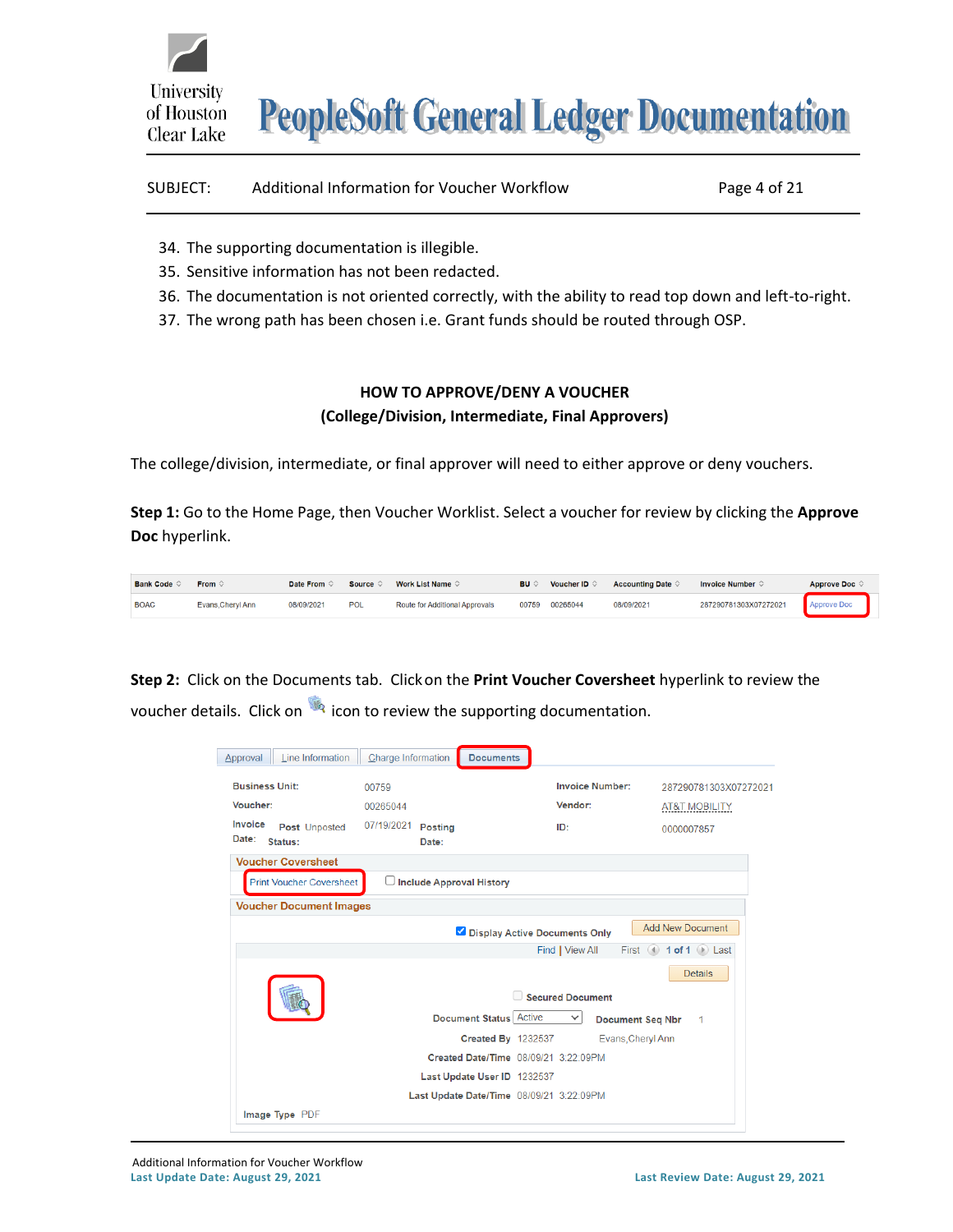

| SUBJECT: | Additional Information for Voucher Workflow | Page 5 of 21 |
|----------|---------------------------------------------|--------------|
|          |                                             |              |

**Step 3:** Click on the Approval tab. Select **Approve** or **Deny** from the Action drop down box. If the voucher is denied, enter a comment in the Comment field describing why the voucher is denied. **This is required.** Click the **Apply** button.

**NOTE:** A comment can be entered at any time by anyone.

| Line Information<br>Approval                                                   | Charge Information                                                                     | <b>Documents</b>                                                                                                                                                                                         |                                                                                                                                                                                                 |
|--------------------------------------------------------------------------------|----------------------------------------------------------------------------------------|----------------------------------------------------------------------------------------------------------------------------------------------------------------------------------------------------------|-------------------------------------------------------------------------------------------------------------------------------------------------------------------------------------------------|
| <b>Business Unit:</b><br>Voucher:<br><b>Invoice Date:</b>                      | 00759<br>00265044<br>07/19/2021                                                        | <b>Invoice Number:</b><br>Vendor:                                                                                                                                                                        | 287290781303X07272021<br><b>AT&amp;T MOBILITY</b>                                                                                                                                               |
| Route to:                                                                      |                                                                                        | ID:                                                                                                                                                                                                      | 0000007857<br><b>Link to Voucher</b>                                                                                                                                                            |
| Dept/Coll/Div - AP<br>Dept/Coll/Div - Tax - AP<br>Dept/Coll/Div - Provost - AP | *Please select the appropriate approval path:<br>Dept/Coll/Div - Contract & Grant - AP | <b>Initial By</b><br><b>Dept: C0019</b><br>1232537<br><b>Source</b> POL - Police<br><b>Approval Information</b><br><b>Appr Inst:</b><br>3795157<br>Status:<br>Pending<br>Deny<br>Action:<br><b>Apply</b> | $\checkmark$<br><b>Voucher Info</b><br>Inv Dt:<br>07/19/2021<br>Inv Rept Dt:<br>08/04/2021<br><b>Good Rcpt</b><br>07/19/2021<br>Dt:<br><b>Inspect Dt:</b><br>07/19/2021<br>\$1,243.39<br>Gross: |
| <b>Comment History</b>                                                         | 08-09-21 03:22 PM : Dept/Coll/Div - Payables Office : Approve: Evans, Cheryl Ann       |                                                                                                                                                                                                          |                                                                                                                                                                                                 |
| Comment                                                                        | PLEASE ENTER SUPPORTING DOCUMENTATION                                                  |                                                                                                                                                                                                          |                                                                                                                                                                                                 |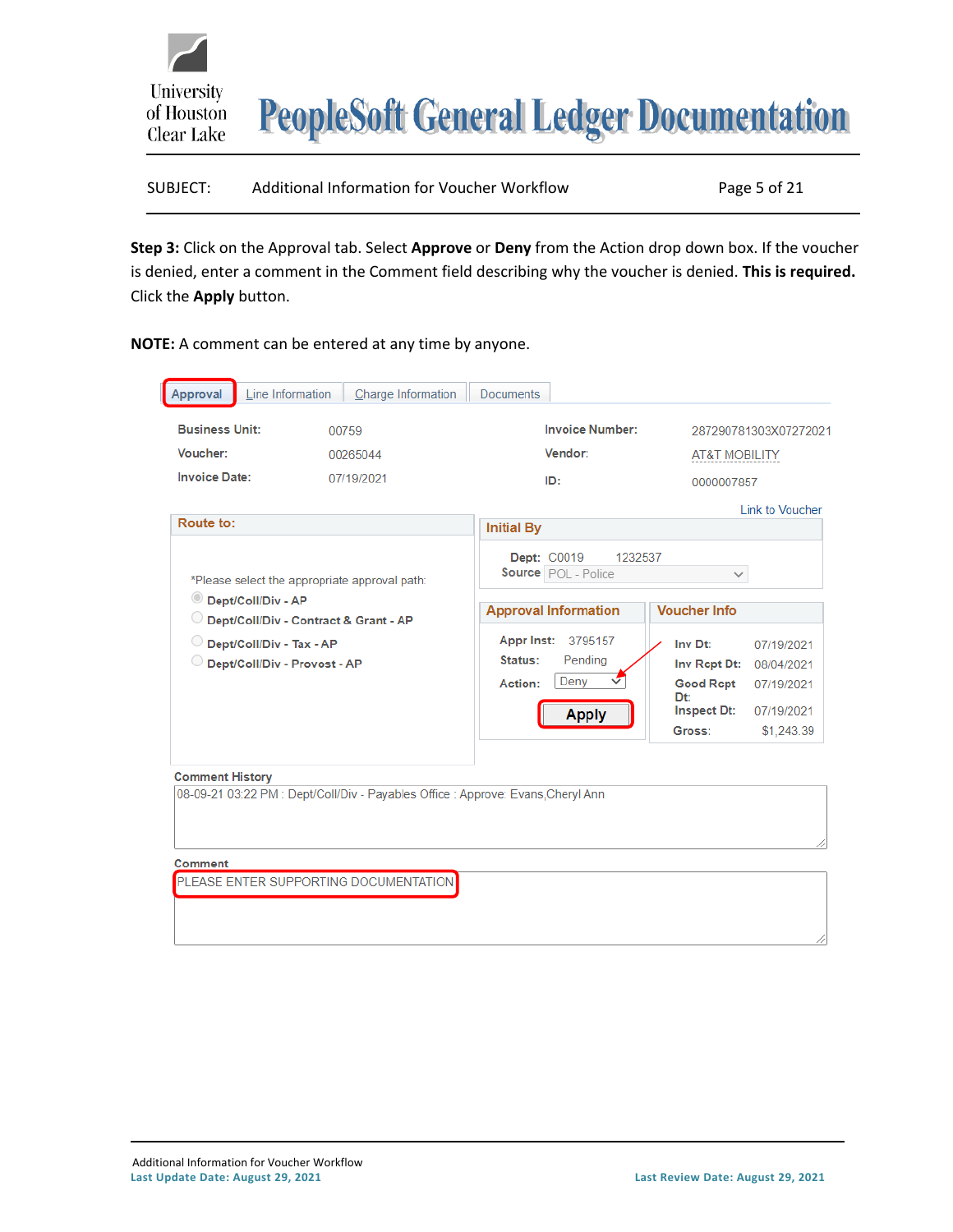

| Page 6 of 21 |
|--------------|
|              |

#### **HOW TO REVIEW THE VOUCHER STATUS**

<span id="page-5-0"></span>

| To see the workflow status of a voucher, navigate as follows: |
|---------------------------------------------------------------|
| ACCOUNTS PAYABLE - VOUCHERS - ADD/UPDATE - REGULAR ENTRY      |

**Step 1:** Click on the "Find an Existing Value" tab. Enter the Business Unit "*00759***"** and the voucher number. Click the **Search** button.

| Favorites $\blacktriangledown$                                                                |       | Main Menu <sup>▼</sup> |                 |                                     |              | > Accounts Payable $\overline{\phantom{a}}$ > Vouchers $\overline{\phantom{a}}$ > Add/Update $\overline{\phantom{a}}$ > Regular Entry |  |
|-----------------------------------------------------------------------------------------------|-------|------------------------|-----------------|-------------------------------------|--------------|---------------------------------------------------------------------------------------------------------------------------------------|--|
| <b>UHSFINANCE</b>                                                                             |       |                        |                 |                                     |              |                                                                                                                                       |  |
| <b>Voucher</b>                                                                                |       |                        |                 |                                     |              |                                                                                                                                       |  |
| Enter any information you have and click Search. Leave fields blank for a list of all values. |       |                        |                 |                                     |              |                                                                                                                                       |  |
| <b>Find an Existing Value</b><br><b>▼ Search Criteria</b>                                     |       |                        | Add a New Value |                                     |              |                                                                                                                                       |  |
| <b>Business Unit:</b>                                                                         |       | $=$ $\vee$             | 00759           |                                     | Q            |                                                                                                                                       |  |
| Voucher ID:                                                                                   |       | begins with $\sim$     | 00265044        |                                     |              |                                                                                                                                       |  |
| Invoice Number:                                                                               |       | begins with $\vee$     |                 |                                     |              |                                                                                                                                       |  |
| Invoice Date:                                                                                 |       | $\checkmark$<br>Ξ      |                 |                                     | Þij          |                                                                                                                                       |  |
| <b>Short Vendor Name:</b>                                                                     |       | begins with $\sim$     |                 |                                     |              |                                                                                                                                       |  |
| Vendor ID:                                                                                    |       | begins with $\sim$     |                 |                                     | Q            |                                                                                                                                       |  |
| Name 1:                                                                                       |       | begins with $\sim$     |                 |                                     |              |                                                                                                                                       |  |
| Voucher Style:                                                                                |       | Ξ<br>$\checkmark$      |                 |                                     | $\checkmark$ |                                                                                                                                       |  |
| Related Voucher:                                                                              |       | begins with $\sim$     |                 |                                     |              |                                                                                                                                       |  |
| Entry Status:                                                                                 |       | Ξ<br>v                 |                 |                                     | v            |                                                                                                                                       |  |
| Voucher Source:                                                                               |       | Ξ<br>$\checkmark$      |                 |                                     | $\checkmark$ |                                                                                                                                       |  |
| <b>Case Sensitive</b>                                                                         |       |                        |                 |                                     |              |                                                                                                                                       |  |
|                                                                                               |       |                        |                 |                                     |              |                                                                                                                                       |  |
|                                                                                               |       |                        |                 |                                     |              |                                                                                                                                       |  |
| Search                                                                                        | Clear |                        |                 | Basic Search & Save Search Criteria |              |                                                                                                                                       |  |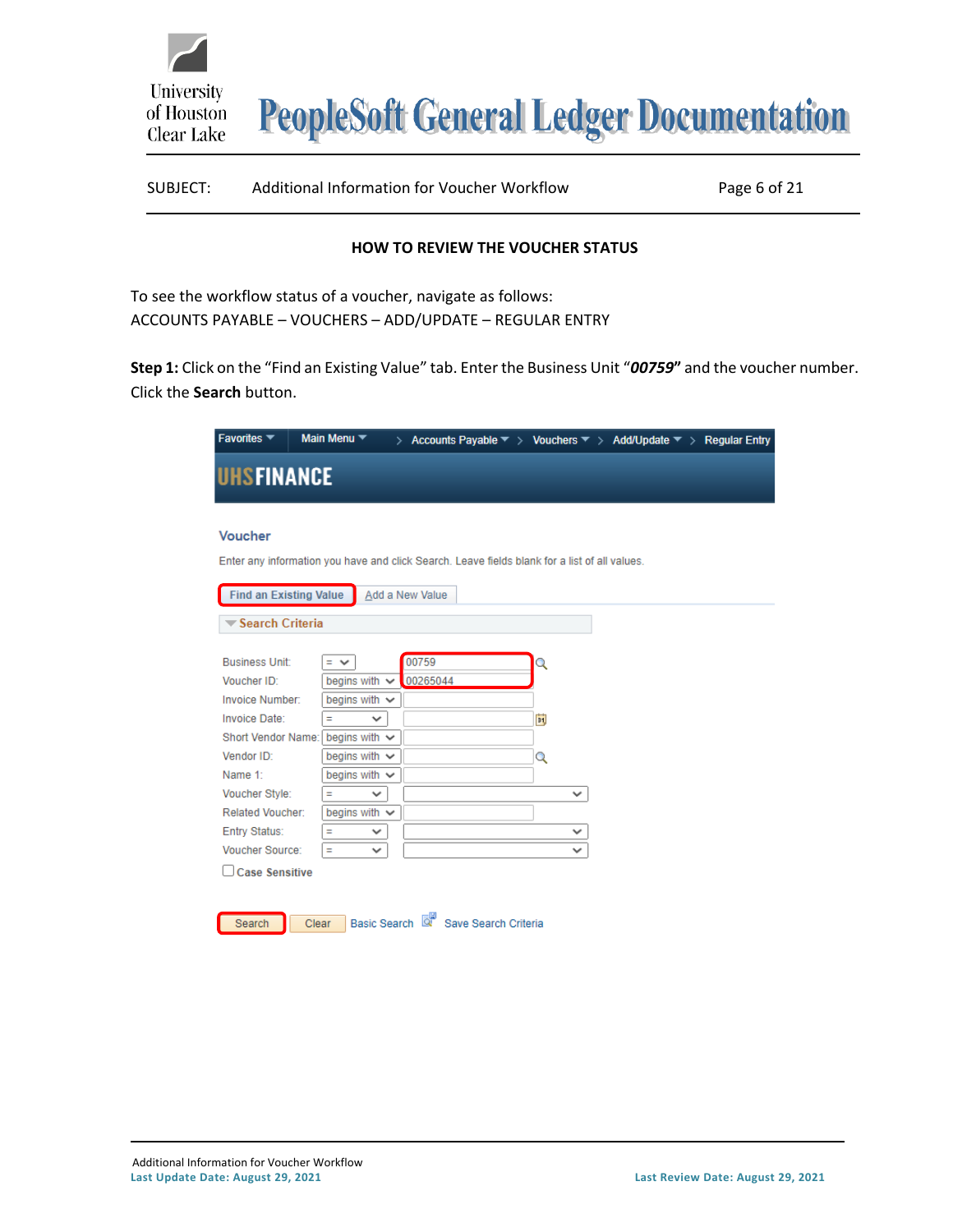## SUBJECT: Additional Information for Voucher Workflow Page 7 of 21

**Step 2:** Click the Approval Log tab. The approval information is displayed on the Approval Log page. The Comment History contains information about who approved/denied the voucher and when. The most recent approval history is recorded on the Approval Log.

| <b>Business Unit:</b>               |                          |                                                |                                                                                  |                             |                                                                                                                |                       |  |
|-------------------------------------|--------------------------|------------------------------------------------|----------------------------------------------------------------------------------|-----------------------------|----------------------------------------------------------------------------------------------------------------|-----------------------|--|
|                                     |                          | 00759                                          |                                                                                  | <b>Invoice Number:</b>      |                                                                                                                | 287290781303X07272021 |  |
| Voucher:                            |                          | 00265044                                       |                                                                                  | Vendor:                     | AT&T MOBILITY LLC                                                                                              |                       |  |
| <b>Invoice Date:</b>                |                          | 07/19/2021                                     |                                                                                  | ID:                         | 0000007857                                                                                                     |                       |  |
|                                     |                          |                                                |                                                                                  |                             |                                                                                                                | Link To Approval Page |  |
| Route to:                           |                          |                                                | <b>Initial By</b>                                                                |                             |                                                                                                                |                       |  |
|                                     |                          |                                                |                                                                                  | Dept: C0019                 | 1232537                                                                                                        |                       |  |
|                                     |                          | *Please select the                             |                                                                                  | Source POL - Police         |                                                                                                                |                       |  |
|                                     |                          | © Dept/Coll/Div - Apappropriate approval path: |                                                                                  | <b>Approval Information</b> | <b>Voucher Info</b>                                                                                            |                       |  |
| Dept/Coll/Div - ContractGrant - AP  |                          |                                                |                                                                                  |                             | Inv Dt:                                                                                                        | 07/19/2021            |  |
| 0                                   | Dept/Coll/Div - Tax - AP |                                                |                                                                                  | Appr Inst: 3795157          | Inv Rept Dt:                                                                                                   | 08/04/2021            |  |
| Dept/Coll/Div - Provost - AP        |                          |                                                |                                                                                  | Appr Stat: Denied           | <b>Good Rcpt</b>                                                                                               | 07/19/2021            |  |
|                                     |                          |                                                |                                                                                  |                             | Dt:<br>Inspect Dt:                                                                                             |                       |  |
|                                     |                          |                                                |                                                                                  |                             |                                                                                                                | 07/19/2021            |  |
|                                     |                          |                                                |                                                                                  |                             | Gross:                                                                                                         | \$1,243.39            |  |
| <b>Comment History</b>              |                          |                                                | 08-09-21 03:22 PM : Dept/Coll/Div - Payables Office : Approve: Evans, Cheryl Ann |                             |                                                                                                                |                       |  |
| <b>DOCUMENTATION</b>                |                          |                                                |                                                                                  |                             | 08-29-21 10:45 PM : Dept/Coll/Div - Payables Office : Deny: Bautista, Milagros Garcia: PLEASE ENTER SUPPORTING |                       |  |
| Comment                             |                          |                                                |                                                                                  |                             |                                                                                                                |                       |  |
|                                     |                          |                                                |                                                                                  |                             |                                                                                                                |                       |  |
| <b>Approval Log</b>                 |                          |                                                |                                                                                  |                             |                                                                                                                |                       |  |
| <b>Approval Step</b>                | <b>Appr Stat</b>         | <b>Appr Status</b>                             | Date/Time Stamp                                                                  | <b>User ID</b>              |                                                                                                                | <b>Name</b>           |  |
| 1                                   |                          | Initiated                                      | 08/09/21 3:22:55PM                                                               |                             | 1232537                                                                                                        | Evans, Cheryl Ann     |  |
| 2 Step 1                            | D                        | Denied                                         | 08/29/21 10:45:53PM                                                              |                             | 8003169                                                                                                        | Bautista, Milagros    |  |
| 3 Step 2                            | P                        | Pending                                        | 08/09/21 3:22:55PM                                                               |                             |                                                                                                                |                       |  |
| <b>Await Approval From: 1232537</b> |                          |                                                |                                                                                  |                             |                                                                                                                |                       |  |
|                                     |                          |                                                | This tells you who                                                               |                             |                                                                                                                |                       |  |

University

of Houston Clear Lake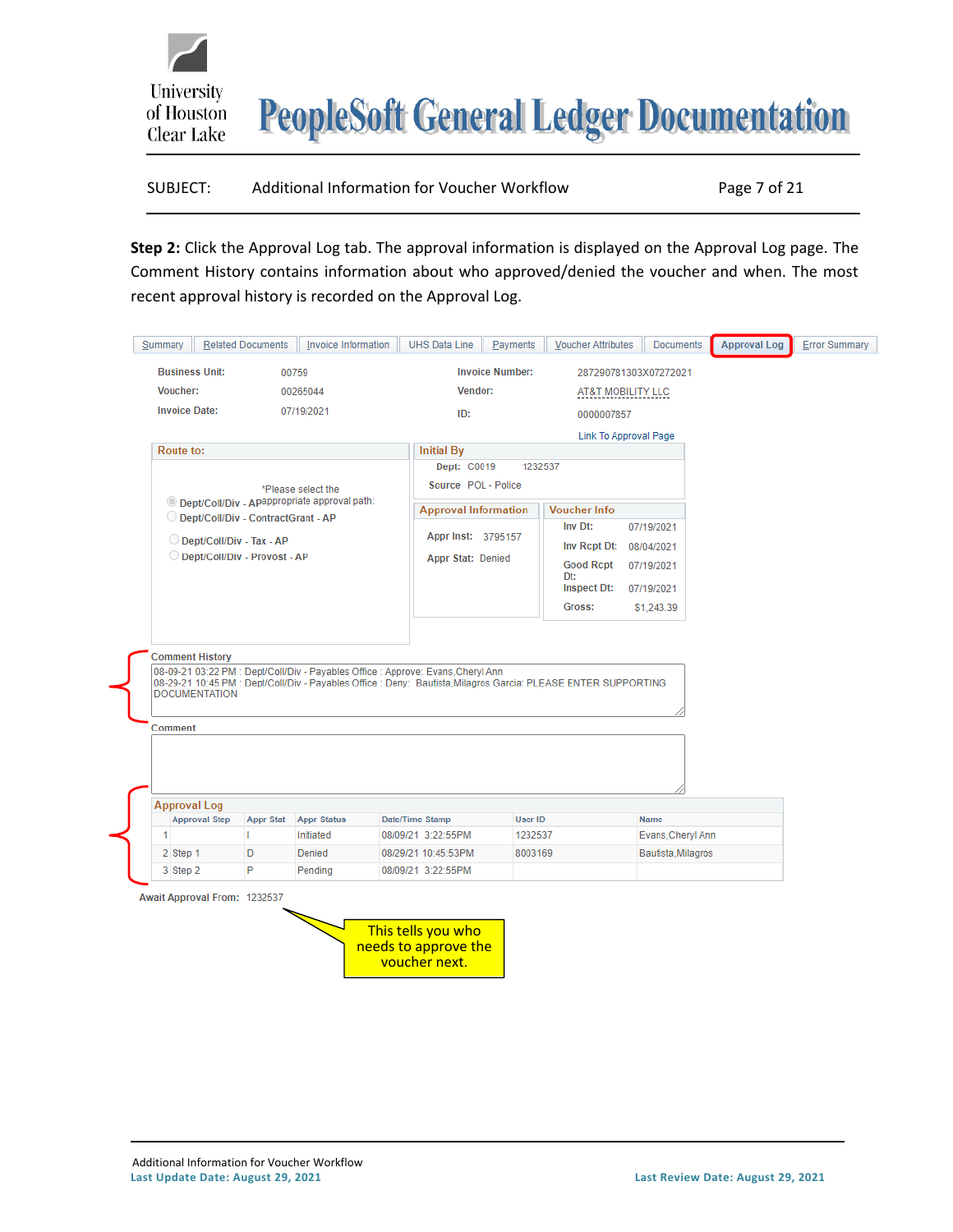| Additional Information for Voucher Workflow<br>SUBJECT: | Page 8 of 21 |
|---------------------------------------------------------|--------------|
|---------------------------------------------------------|--------------|

#### **HOW TO DELETE VOUCHER**

Vouchers that have not been paid can be deleted. Only the originator of the Voucher can delete the Voucher. If the Voucher to be deleted does not have an Accounting Date that is in the current open period, the Accounting Date must be changed (i.e. change it to the date the voucher is being deleted) before the Voucher can be deleted. If the originator is no longer employed by UHCL, please contact Accounts Payable to get the voucher deleted.

To delete a voucher, navigate as follows: ACCOUNTS PAYABLE – VOUCHERS – ADD/UPDATE – DELETE VOUCHER

University

of Houston Clear Lake

**Step 1:** Enter the Business Unit "*00759***"** and the Voucher Number for the Voucher to be deleted. Click the **Search** button.

| <b>Favorites</b> ▼                                                                                                             | Main Menu                                                                                                                                     | ⋋                                          |                   | Accounts Payable $\blacktriangledown$ > Vouchers $\blacktriangledown$ > Add/Update $\blacktriangledown$ > Delete Voucher |  |
|--------------------------------------------------------------------------------------------------------------------------------|-----------------------------------------------------------------------------------------------------------------------------------------------|--------------------------------------------|-------------------|--------------------------------------------------------------------------------------------------------------------------|--|
| <b>UHSFINANCE</b>                                                                                                              |                                                                                                                                               |                                            |                   |                                                                                                                          |  |
| <b>Voucher Delete</b>                                                                                                          | Enter any information you have and click Search. Leave fields blank for a list of all values.                                                 |                                            |                   |                                                                                                                          |  |
| <b>Find an Existing Value</b>                                                                                                  |                                                                                                                                               |                                            |                   |                                                                                                                          |  |
| <b>Search Criteria</b>                                                                                                         |                                                                                                                                               |                                            |                   |                                                                                                                          |  |
| <b>Business Unit:</b><br>Voucher ID:<br>Entry Status:<br><b>Invoice Number:</b><br>Short Vendor Name:<br>Vendor ID:<br>Name 1: | $=$ $\vee$<br>begins with $\sim$<br>Ξ<br>$\checkmark$<br>begins with $\vee$<br>begins with $\vee$<br>begins with $\vee$<br>begins with $\sim$ | 00759<br>00265044                          | $\checkmark$<br>Q |                                                                                                                          |  |
| <b>Case Sensitive</b>                                                                                                          |                                                                                                                                               |                                            |                   |                                                                                                                          |  |
| Search                                                                                                                         | Clear                                                                                                                                         | Basic Search <b>Q</b> Save Search Criteria |                   |                                                                                                                          |  |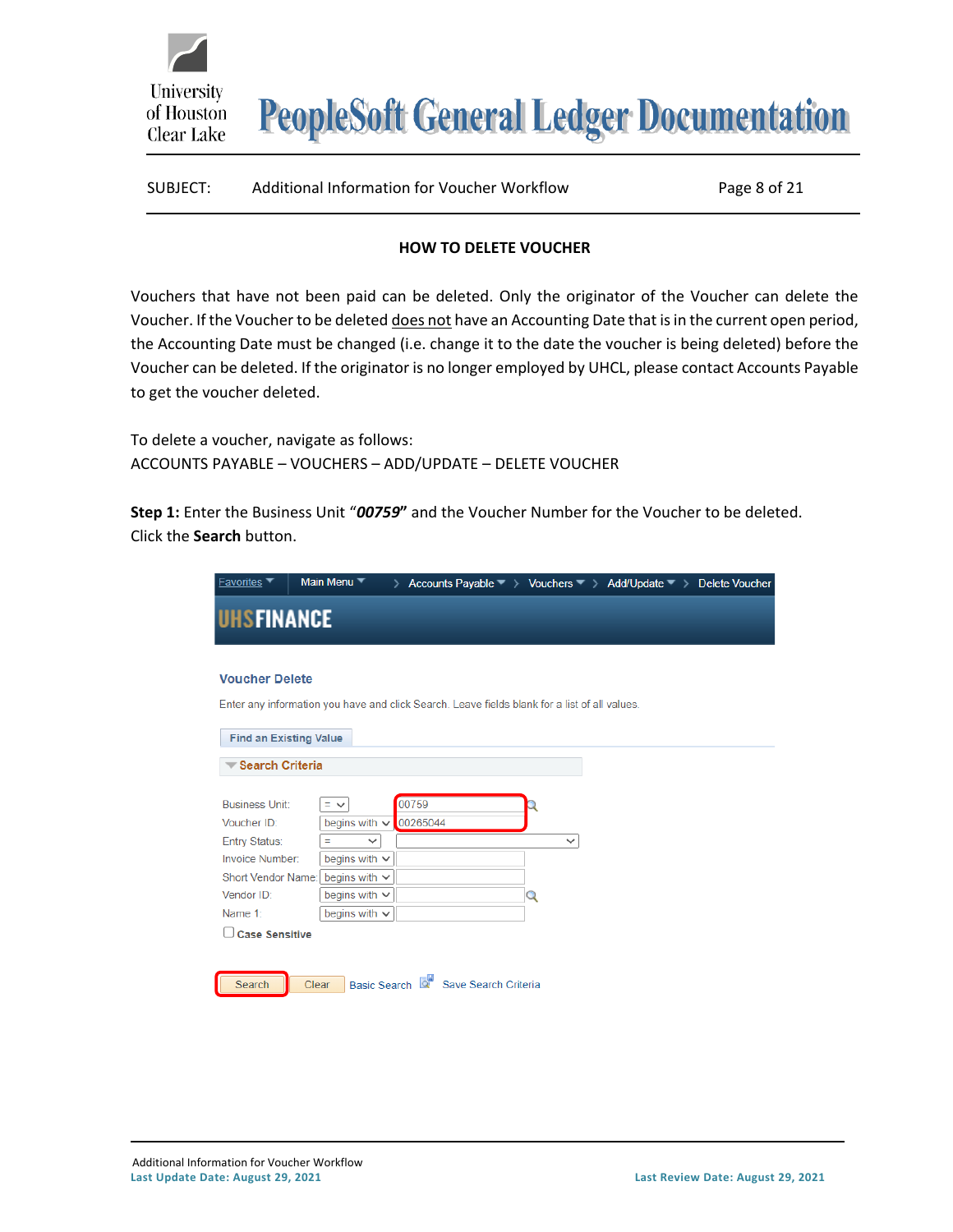

### SUBJECT: Additional Information for Voucher Workflow Page 9 of 21

#### **Step 2:** Click the Delete button.

| <b>Delete Voucher</b>      | <b>Voucher Details</b>                 |              |     |                                    |          |
|----------------------------|----------------------------------------|--------------|-----|------------------------------------|----------|
| <b>Business Unit:</b>      | Voucher:<br>00759                      | 00265044     |     |                                    |          |
| <b>Vendor</b>              |                                        |              |     |                                    |          |
| Vendor:                    | 0000007857<br><b>AT&amp;T MOBILITY</b> |              |     |                                    |          |
| ShortName:                 | AT&TMOBILI-001                         |              |     |                                    |          |
| <b>Voucher Information</b> |                                        |              |     |                                    |          |
| Invoice:                   | 287290781303X07272021                  | Origin:      | ONL | <b>Header Budget Status:</b>       | Valid    |
| Date:                      | 07/19/2021                             | Group:       |     | <b>Non-Prorated Budget Status:</b> | Valid    |
| <b>Gross Amount:</b>       |                                        | 1,243.39 USD |     | <b>Entry Status:</b>               | Postable |
| <b>Related Voucher</b>     |                                        |              |     |                                    |          |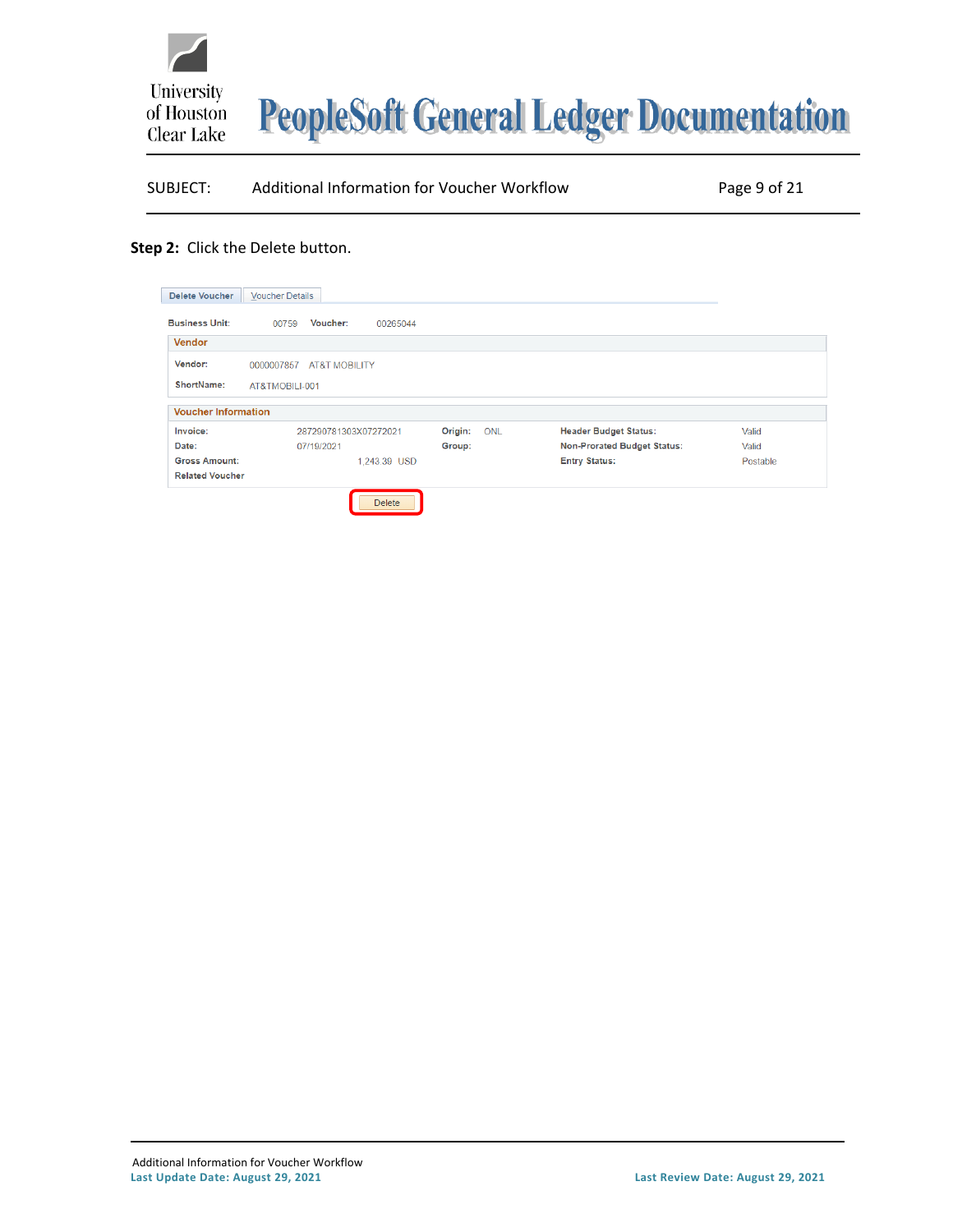

# SUBJECT: Additional Information for Voucher Workflow Page 10 of 21

**Step 3:** Click the **OK** button on the Warning – Delete Confirmation message.

| Message                                                                                |
|----------------------------------------------------------------------------------------|
| Warning -- Delete Confirmation (7030,12)                                               |
| Press OK to delete the voucher. Press Cancel if you do not want to delete the voucher. |
| <br>Cancel                                                                             |

**Step 4:** Click the **OK** button on the budget check message that is displayed. You will get this message only if you are deleting a budget checked voucher. The funds have been returned to the cost center.

| Message                                                                   |
|---------------------------------------------------------------------------|
|                                                                           |
| Budget transactions related to this voucher have been deleted. (7030,473) |
| Please review your budget account balance and activity.                   |
|                                                                           |

Notice the Entry Status has changed and the delete button is grayed out:

| <b>Delete Voucher</b>      | <b>Voucher Details</b>                 |                       |                                    |                |
|----------------------------|----------------------------------------|-----------------------|------------------------------------|----------------|
| <b>Business Unit:</b>      | <b>Voucher:</b><br>00759<br>00265044   |                       |                                    |                |
| <b>Vendor</b>              |                                        |                       |                                    |                |
| Vendor:                    | 0000007857<br><b>AT&amp;T MOBILITY</b> |                       |                                    |                |
| ShortName:                 | AT&TMOBILI-001                         |                       |                                    |                |
| <b>Voucher Information</b> |                                        |                       |                                    |                |
| Invoice:                   | 287290781303X07272021                  | Origin:<br><b>ONL</b> | <b>Header Budget Status:</b>       | Valid          |
| Date:                      | 07/19/2021                             | Group:                | <b>Non-Prorated Budget Status:</b> | Valid          |
| <b>Gross Amount:</b>       | 1,243.39 USD                           |                       | <b>Entry Status:</b>               | <b>Deleted</b> |
| <b>Related Voucher</b>     |                                        |                       | <b>Close Status:</b>               | Open           |
|                            | <b>Delete</b>                          |                       |                                    |                |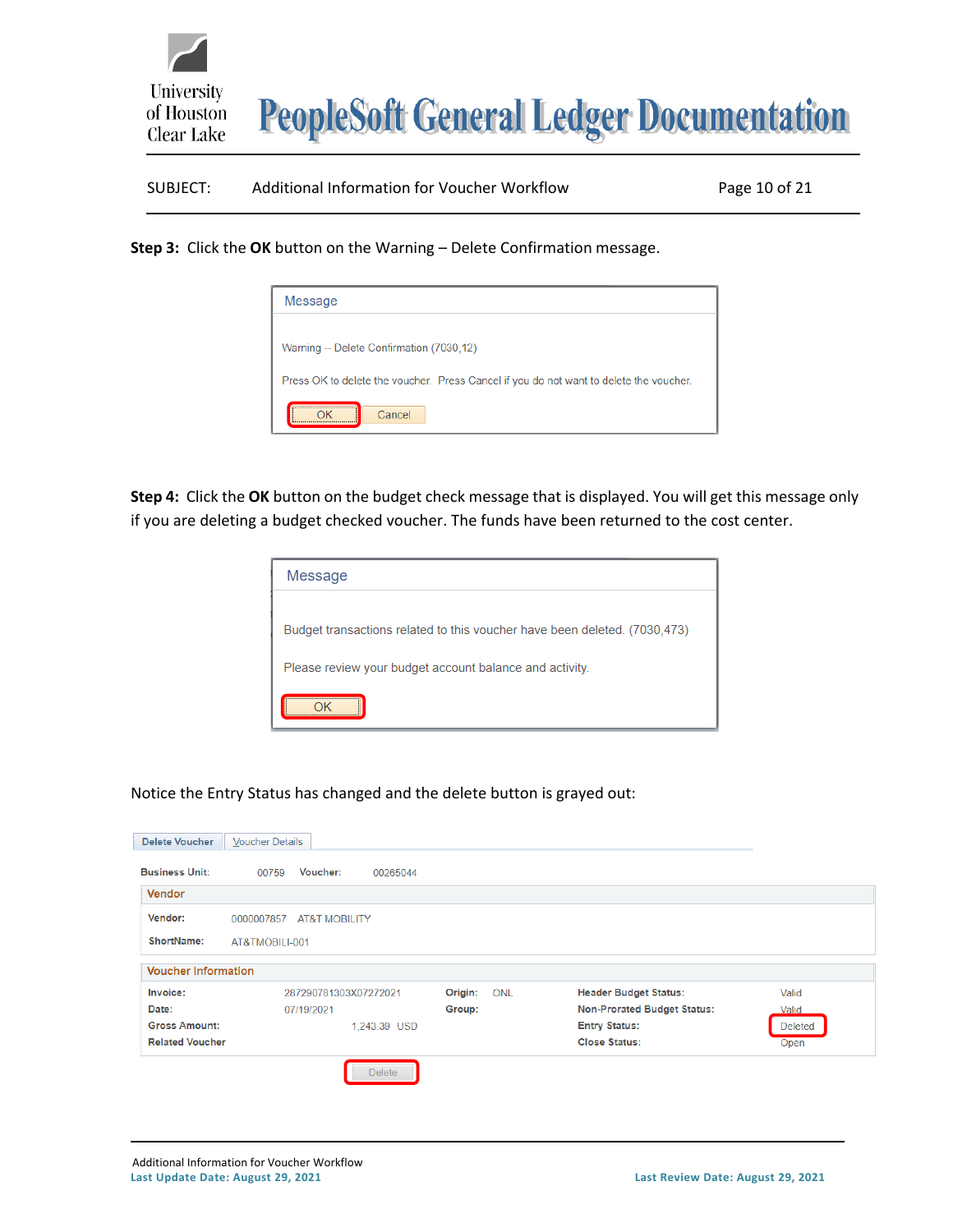### SUBJECT: Additional Information for Voucher Workflow Page 11 of 21

University

of Houston Clear Lake

<span id="page-10-0"></span>

| Print the voucher and obtain all required signatures.<br>2.<br>Electronically<br>attach<br>the<br>required<br>3.<br>supporting<br>documentation for the voucher including the printed<br>Voucher with signatures.<br>Budget Check the voucher. If the voucher fails budget<br>4.<br>check, contact the Division Business Administrator for<br>resolution. The Budget Status must be "Valid" before it can<br>be entered into workflow.<br>Select the appropriate workflow path and choose<br>5.<br>"Approve" and "Apply" on the Approval 2 tab to enter the<br>voucher into workflow.<br><b>ENCLOSURES:</b> If there is an "Enclosure", Accounts<br>Payable will send the enclosure with the payment.<br>(The enclosure has been attached electronically<br>through Document Imaging to the Voucher.)<br>Originator (non-travel vouchers)<br>SPECIAL HANDLING: If the voucher requires "Special<br>Handling",<br>specify<br>the<br>special<br>handling<br>instructions in the Voucher Comment field.<br><b>RUSH VOUCHERS:</b> Email the Voucher Coversheet<br>along with the reason for approval of rush<br>processing to the Director of Accounts Payable. If<br>approved, Accounts Payable will scan and attach<br>the approved printed copy of the voucher to the<br>electronic voucher and process it as a "Rush".<br><b>MEMBERSHIPS ON STATE FUNDS:</b> Send a printed copy<br>of the Voucher to the Associate Vice President for<br>Finance. If approved, Accounts Payable will scan<br>and attach the printed copy of the Voucher to the<br>electronic voucher and process.<br><b>MEMBERSHIPS ON LOCAL FUNDS: No special</b><br>approval needed. Process the voucher like all other<br>vouchers.<br>Monitor the Payables worklist reviewing each voucher<br>6.<br>along with the supporting documentation<br>before<br>approving. Check your Payables Worklist daily for Voucher<br>College/Division Approver<br>denials.<br>Approve the voucher by selecting "Approve" and "Apply"<br>7.<br>on the Approval 2 tab. | 1. | Create and save the voucher in PeopleSoft. |
|----------------------------------------------------------------------------------------------------------------------------------------------------------------------------------------------------------------------------------------------------------------------------------------------------------------------------------------------------------------------------------------------------------------------------------------------------------------------------------------------------------------------------------------------------------------------------------------------------------------------------------------------------------------------------------------------------------------------------------------------------------------------------------------------------------------------------------------------------------------------------------------------------------------------------------------------------------------------------------------------------------------------------------------------------------------------------------------------------------------------------------------------------------------------------------------------------------------------------------------------------------------------------------------------------------------------------------------------------------------------------------------------------------------------------------------------------------------------------------------------------------------------------------------------------------------------------------------------------------------------------------------------------------------------------------------------------------------------------------------------------------------------------------------------------------------------------------------------------------------------------------------------------------------------------------------------------------------------------------------------------------------------------|----|--------------------------------------------|
|                                                                                                                                                                                                                                                                                                                                                                                                                                                                                                                                                                                                                                                                                                                                                                                                                                                                                                                                                                                                                                                                                                                                                                                                                                                                                                                                                                                                                                                                                                                                                                                                                                                                                                                                                                                                                                                                                                                                                                                                                            |    |                                            |
|                                                                                                                                                                                                                                                                                                                                                                                                                                                                                                                                                                                                                                                                                                                                                                                                                                                                                                                                                                                                                                                                                                                                                                                                                                                                                                                                                                                                                                                                                                                                                                                                                                                                                                                                                                                                                                                                                                                                                                                                                            |    |                                            |
|                                                                                                                                                                                                                                                                                                                                                                                                                                                                                                                                                                                                                                                                                                                                                                                                                                                                                                                                                                                                                                                                                                                                                                                                                                                                                                                                                                                                                                                                                                                                                                                                                                                                                                                                                                                                                                                                                                                                                                                                                            |    |                                            |
|                                                                                                                                                                                                                                                                                                                                                                                                                                                                                                                                                                                                                                                                                                                                                                                                                                                                                                                                                                                                                                                                                                                                                                                                                                                                                                                                                                                                                                                                                                                                                                                                                                                                                                                                                                                                                                                                                                                                                                                                                            |    |                                            |
|                                                                                                                                                                                                                                                                                                                                                                                                                                                                                                                                                                                                                                                                                                                                                                                                                                                                                                                                                                                                                                                                                                                                                                                                                                                                                                                                                                                                                                                                                                                                                                                                                                                                                                                                                                                                                                                                                                                                                                                                                            |    |                                            |
|                                                                                                                                                                                                                                                                                                                                                                                                                                                                                                                                                                                                                                                                                                                                                                                                                                                                                                                                                                                                                                                                                                                                                                                                                                                                                                                                                                                                                                                                                                                                                                                                                                                                                                                                                                                                                                                                                                                                                                                                                            |    |                                            |
|                                                                                                                                                                                                                                                                                                                                                                                                                                                                                                                                                                                                                                                                                                                                                                                                                                                                                                                                                                                                                                                                                                                                                                                                                                                                                                                                                                                                                                                                                                                                                                                                                                                                                                                                                                                                                                                                                                                                                                                                                            |    |                                            |
|                                                                                                                                                                                                                                                                                                                                                                                                                                                                                                                                                                                                                                                                                                                                                                                                                                                                                                                                                                                                                                                                                                                                                                                                                                                                                                                                                                                                                                                                                                                                                                                                                                                                                                                                                                                                                                                                                                                                                                                                                            |    |                                            |
|                                                                                                                                                                                                                                                                                                                                                                                                                                                                                                                                                                                                                                                                                                                                                                                                                                                                                                                                                                                                                                                                                                                                                                                                                                                                                                                                                                                                                                                                                                                                                                                                                                                                                                                                                                                                                                                                                                                                                                                                                            |    |                                            |
|                                                                                                                                                                                                                                                                                                                                                                                                                                                                                                                                                                                                                                                                                                                                                                                                                                                                                                                                                                                                                                                                                                                                                                                                                                                                                                                                                                                                                                                                                                                                                                                                                                                                                                                                                                                                                                                                                                                                                                                                                            |    |                                            |
|                                                                                                                                                                                                                                                                                                                                                                                                                                                                                                                                                                                                                                                                                                                                                                                                                                                                                                                                                                                                                                                                                                                                                                                                                                                                                                                                                                                                                                                                                                                                                                                                                                                                                                                                                                                                                                                                                                                                                                                                                            |    |                                            |
|                                                                                                                                                                                                                                                                                                                                                                                                                                                                                                                                                                                                                                                                                                                                                                                                                                                                                                                                                                                                                                                                                                                                                                                                                                                                                                                                                                                                                                                                                                                                                                                                                                                                                                                                                                                                                                                                                                                                                                                                                            |    |                                            |
|                                                                                                                                                                                                                                                                                                                                                                                                                                                                                                                                                                                                                                                                                                                                                                                                                                                                                                                                                                                                                                                                                                                                                                                                                                                                                                                                                                                                                                                                                                                                                                                                                                                                                                                                                                                                                                                                                                                                                                                                                            |    |                                            |
|                                                                                                                                                                                                                                                                                                                                                                                                                                                                                                                                                                                                                                                                                                                                                                                                                                                                                                                                                                                                                                                                                                                                                                                                                                                                                                                                                                                                                                                                                                                                                                                                                                                                                                                                                                                                                                                                                                                                                                                                                            |    |                                            |
|                                                                                                                                                                                                                                                                                                                                                                                                                                                                                                                                                                                                                                                                                                                                                                                                                                                                                                                                                                                                                                                                                                                                                                                                                                                                                                                                                                                                                                                                                                                                                                                                                                                                                                                                                                                                                                                                                                                                                                                                                            |    |                                            |
|                                                                                                                                                                                                                                                                                                                                                                                                                                                                                                                                                                                                                                                                                                                                                                                                                                                                                                                                                                                                                                                                                                                                                                                                                                                                                                                                                                                                                                                                                                                                                                                                                                                                                                                                                                                                                                                                                                                                                                                                                            |    |                                            |
|                                                                                                                                                                                                                                                                                                                                                                                                                                                                                                                                                                                                                                                                                                                                                                                                                                                                                                                                                                                                                                                                                                                                                                                                                                                                                                                                                                                                                                                                                                                                                                                                                                                                                                                                                                                                                                                                                                                                                                                                                            |    |                                            |
|                                                                                                                                                                                                                                                                                                                                                                                                                                                                                                                                                                                                                                                                                                                                                                                                                                                                                                                                                                                                                                                                                                                                                                                                                                                                                                                                                                                                                                                                                                                                                                                                                                                                                                                                                                                                                                                                                                                                                                                                                            |    |                                            |
|                                                                                                                                                                                                                                                                                                                                                                                                                                                                                                                                                                                                                                                                                                                                                                                                                                                                                                                                                                                                                                                                                                                                                                                                                                                                                                                                                                                                                                                                                                                                                                                                                                                                                                                                                                                                                                                                                                                                                                                                                            |    |                                            |
|                                                                                                                                                                                                                                                                                                                                                                                                                                                                                                                                                                                                                                                                                                                                                                                                                                                                                                                                                                                                                                                                                                                                                                                                                                                                                                                                                                                                                                                                                                                                                                                                                                                                                                                                                                                                                                                                                                                                                                                                                            |    |                                            |
|                                                                                                                                                                                                                                                                                                                                                                                                                                                                                                                                                                                                                                                                                                                                                                                                                                                                                                                                                                                                                                                                                                                                                                                                                                                                                                                                                                                                                                                                                                                                                                                                                                                                                                                                                                                                                                                                                                                                                                                                                            |    |                                            |
|                                                                                                                                                                                                                                                                                                                                                                                                                                                                                                                                                                                                                                                                                                                                                                                                                                                                                                                                                                                                                                                                                                                                                                                                                                                                                                                                                                                                                                                                                                                                                                                                                                                                                                                                                                                                                                                                                                                                                                                                                            |    |                                            |
|                                                                                                                                                                                                                                                                                                                                                                                                                                                                                                                                                                                                                                                                                                                                                                                                                                                                                                                                                                                                                                                                                                                                                                                                                                                                                                                                                                                                                                                                                                                                                                                                                                                                                                                                                                                                                                                                                                                                                                                                                            |    |                                            |
|                                                                                                                                                                                                                                                                                                                                                                                                                                                                                                                                                                                                                                                                                                                                                                                                                                                                                                                                                                                                                                                                                                                                                                                                                                                                                                                                                                                                                                                                                                                                                                                                                                                                                                                                                                                                                                                                                                                                                                                                                            |    |                                            |
|                                                                                                                                                                                                                                                                                                                                                                                                                                                                                                                                                                                                                                                                                                                                                                                                                                                                                                                                                                                                                                                                                                                                                                                                                                                                                                                                                                                                                                                                                                                                                                                                                                                                                                                                                                                                                                                                                                                                                                                                                            |    |                                            |
|                                                                                                                                                                                                                                                                                                                                                                                                                                                                                                                                                                                                                                                                                                                                                                                                                                                                                                                                                                                                                                                                                                                                                                                                                                                                                                                                                                                                                                                                                                                                                                                                                                                                                                                                                                                                                                                                                                                                                                                                                            |    |                                            |
|                                                                                                                                                                                                                                                                                                                                                                                                                                                                                                                                                                                                                                                                                                                                                                                                                                                                                                                                                                                                                                                                                                                                                                                                                                                                                                                                                                                                                                                                                                                                                                                                                                                                                                                                                                                                                                                                                                                                                                                                                            |    |                                            |
|                                                                                                                                                                                                                                                                                                                                                                                                                                                                                                                                                                                                                                                                                                                                                                                                                                                                                                                                                                                                                                                                                                                                                                                                                                                                                                                                                                                                                                                                                                                                                                                                                                                                                                                                                                                                                                                                                                                                                                                                                            |    |                                            |
|                                                                                                                                                                                                                                                                                                                                                                                                                                                                                                                                                                                                                                                                                                                                                                                                                                                                                                                                                                                                                                                                                                                                                                                                                                                                                                                                                                                                                                                                                                                                                                                                                                                                                                                                                                                                                                                                                                                                                                                                                            |    |                                            |
|                                                                                                                                                                                                                                                                                                                                                                                                                                                                                                                                                                                                                                                                                                                                                                                                                                                                                                                                                                                                                                                                                                                                                                                                                                                                                                                                                                                                                                                                                                                                                                                                                                                                                                                                                                                                                                                                                                                                                                                                                            |    |                                            |
|                                                                                                                                                                                                                                                                                                                                                                                                                                                                                                                                                                                                                                                                                                                                                                                                                                                                                                                                                                                                                                                                                                                                                                                                                                                                                                                                                                                                                                                                                                                                                                                                                                                                                                                                                                                                                                                                                                                                                                                                                            |    |                                            |
|                                                                                                                                                                                                                                                                                                                                                                                                                                                                                                                                                                                                                                                                                                                                                                                                                                                                                                                                                                                                                                                                                                                                                                                                                                                                                                                                                                                                                                                                                                                                                                                                                                                                                                                                                                                                                                                                                                                                                                                                                            |    |                                            |
|                                                                                                                                                                                                                                                                                                                                                                                                                                                                                                                                                                                                                                                                                                                                                                                                                                                                                                                                                                                                                                                                                                                                                                                                                                                                                                                                                                                                                                                                                                                                                                                                                                                                                                                                                                                                                                                                                                                                                                                                                            |    |                                            |
|                                                                                                                                                                                                                                                                                                                                                                                                                                                                                                                                                                                                                                                                                                                                                                                                                                                                                                                                                                                                                                                                                                                                                                                                                                                                                                                                                                                                                                                                                                                                                                                                                                                                                                                                                                                                                                                                                                                                                                                                                            |    |                                            |
|                                                                                                                                                                                                                                                                                                                                                                                                                                                                                                                                                                                                                                                                                                                                                                                                                                                                                                                                                                                                                                                                                                                                                                                                                                                                                                                                                                                                                                                                                                                                                                                                                                                                                                                                                                                                                                                                                                                                                                                                                            |    |                                            |
|                                                                                                                                                                                                                                                                                                                                                                                                                                                                                                                                                                                                                                                                                                                                                                                                                                                                                                                                                                                                                                                                                                                                                                                                                                                                                                                                                                                                                                                                                                                                                                                                                                                                                                                                                                                                                                                                                                                                                                                                                            |    |                                            |
|                                                                                                                                                                                                                                                                                                                                                                                                                                                                                                                                                                                                                                                                                                                                                                                                                                                                                                                                                                                                                                                                                                                                                                                                                                                                                                                                                                                                                                                                                                                                                                                                                                                                                                                                                                                                                                                                                                                                                                                                                            |    |                                            |
|                                                                                                                                                                                                                                                                                                                                                                                                                                                                                                                                                                                                                                                                                                                                                                                                                                                                                                                                                                                                                                                                                                                                                                                                                                                                                                                                                                                                                                                                                                                                                                                                                                                                                                                                                                                                                                                                                                                                                                                                                            |    |                                            |

#### **VOUCHER WORKFLOW PROCEDURES**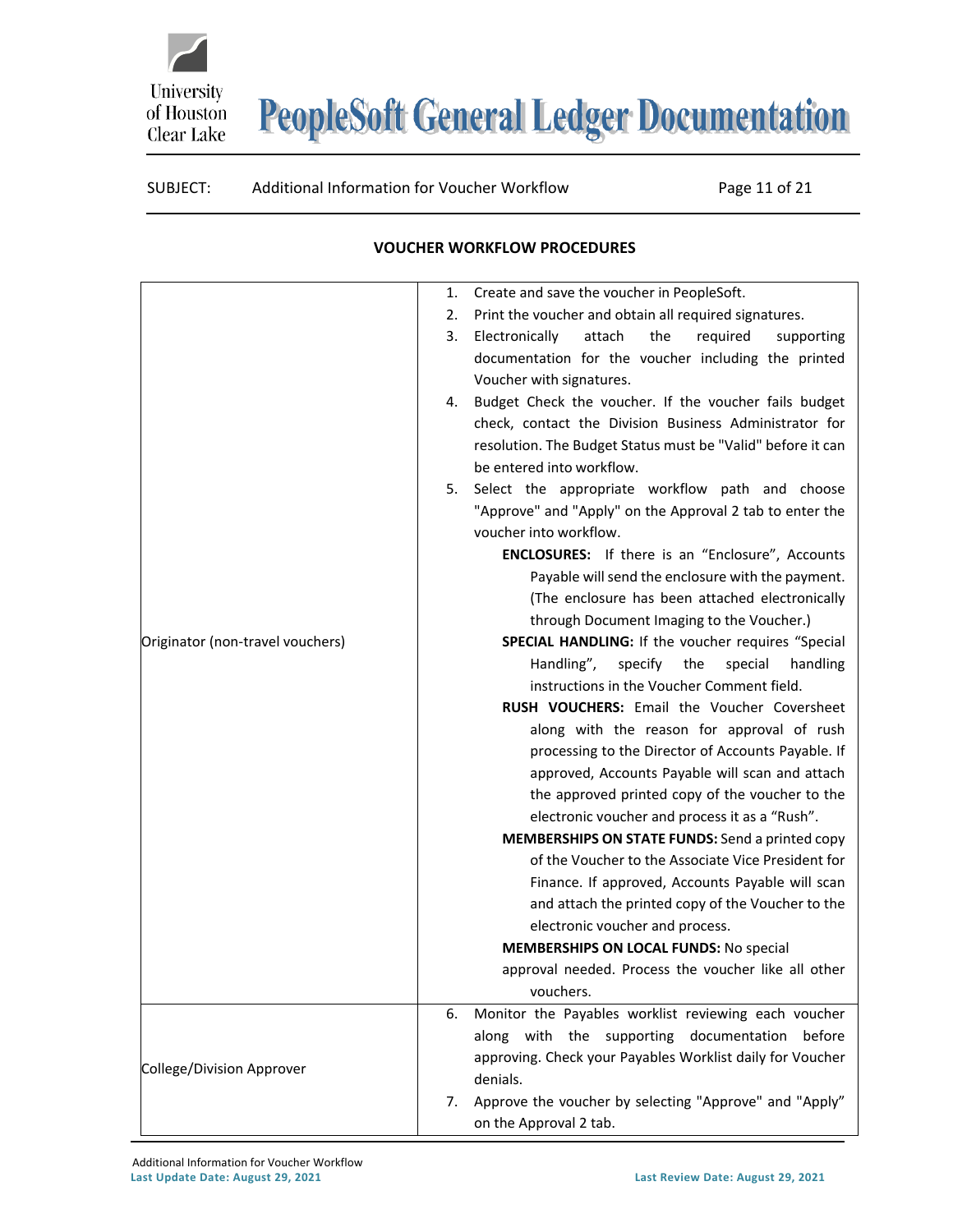



| SUBJECT:                | Additional Information for Voucher Workflow                                        | Page 12 of 21                                                                                                                                                         |
|-------------------------|------------------------------------------------------------------------------------|-----------------------------------------------------------------------------------------------------------------------------------------------------------------------|
| Intermediate Approver   | 8.<br>Payables Worklist daily for Voucher denials.<br>9.<br>on the Approval 2 tab. | Monitor the Payables worklist reviewing each voucher<br>along with the supporting documentation. Check your<br>Approve the voucher by selecting "Approve" and "Apply" |
| <b>Accounts Payable</b> | along with the supporting documentation.<br>on the Approval 2 tab.                 | 10. Monitor the Payables worklist reviewing each voucher<br>11. Approve the voucher by selecting "Approve" and "Apply"                                                |

NOTE: Originals do not have to be retained past the month that has been reconciled.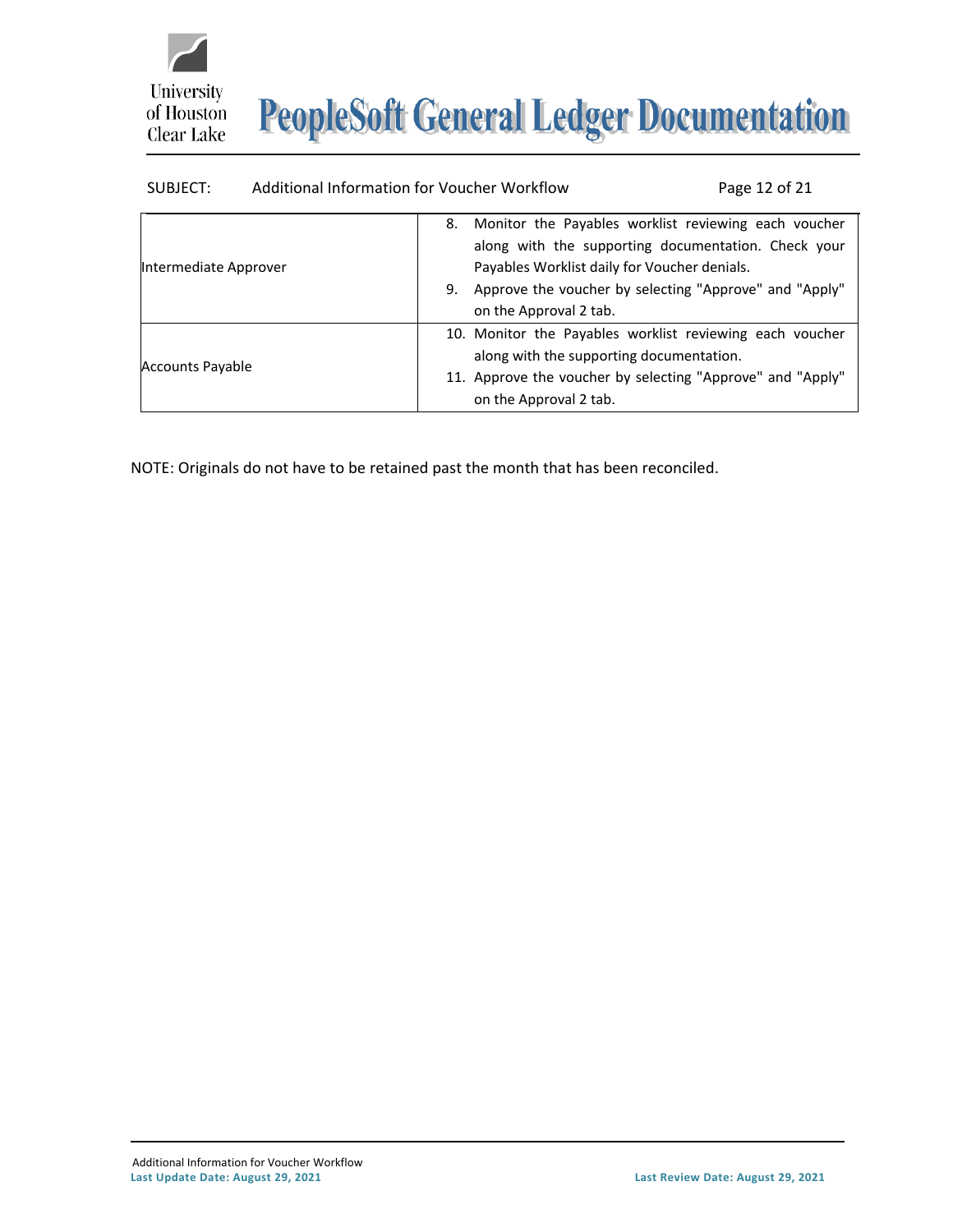# SUBJECT: Additional Information for Voucher Workflow Page 13 of 21

#### **PURCHASING PROCESS OVERVIEW**

<span id="page-12-0"></span>The Purchasing Process usually begins with a Requisition – but not always. The Requisition will list what you intend to purchase and will take funds from your cost center and set them aside for the purchase. The Requisition is not a definite commitment to make the purchase until it is turned intoa Purchase Order (PO) by the Purchasing department. At the time the requisition is turned into a PO, you have a contract with the vendor to purchase the items that are ordered. Once the goods have been received, the Accounts Payable department will turn the PO into a Voucher which will create the expense against the cost center and a check will be created to pay the vendor for the items ordered and received.

There are five ways to make purchases on behalf of the University:

University

of Houston Clear Lake

- 1. **Requisition**  a requisition is a PeopleSoft transaction that lists the items you would like toorder. The requisition is sent to Purchasing via workflow.
- 2. **Voucher**  a voucher is a PeopleSoft transaction that pays an invoice. Usually you have already received the goods and have an invoice from the vendor or you are paying for the item being purchased at the same time you are ordering it (i.e. registration, subscription, ormembership). The Voucher is sent to Accounts Payable via workflow.
- 3. **P Card** (Procurement Card) a university credit card. You will reallocate expenses in the bank credit card system (currently GCMS with Citibank) in accordance with the procedures and deadlines set forth by Procurement. For cardholders that cannot meet this deadline, the transactions will be charged to the cardholder's default cost center at the time Accounts Payable pays the University bill. In that case, a journal entry must be processed to properly reallocate the transactions for that billing cycle.
- 4. **IDT** (Interdepartmental Transfer) Purchases can be made from specific university departments including University Copy Services, Mail Room, Bookstore, FMC (Facilities Management), and UCT (University Computing). Each department has their own form tocomplete.
- 5. **Contract –** used for the purchase of services for the University.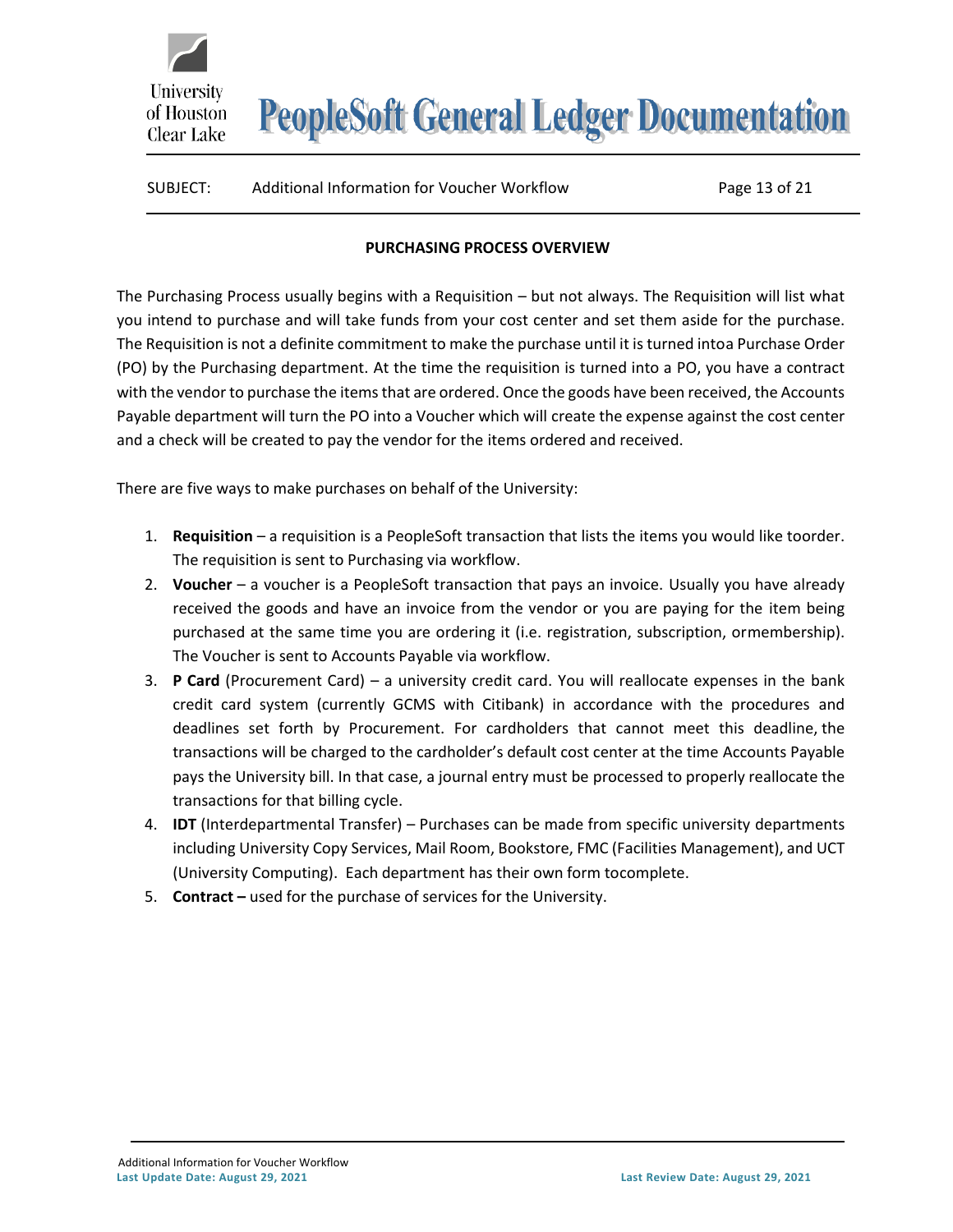

| SUBJECT: | Additional Information for Voucher Workflow | Page 14 of 21 |
|----------|---------------------------------------------|---------------|
|----------|---------------------------------------------|---------------|

#### **Purchases on a Requisition**

- 1. Any goods or service over \$1000 except memberships, registrations, and subscriptions.
- 2. Bottled Water
- 3. Advertisements, however if the vendor only takes a credit card, use a P Card instead. Obtain approval from the Communications Office or the Human Resources Office.
- 4. Printing if not done by the University Copy Services.
- 5. Maintenance Agreements
- 6. Any order paid with state funds regardless of dollar amount. If you have an order beingpurchased with state funds, contact the Purchasing Office at x2150 for assistance.
- 7. Purchases from \$500 \$1000 that require a hard copy of the Purchase Order (PO) to placethe order.

NOTE: Any purchase under \$1000 that is not paid from state funds can also be made on a P Card.

#### **Purchases on a Voucher**

- 1. Any goods less than \$1000. You will have an invoice or receipt for this.
- 2. Subscriptions regardless of dollar amount. You will include a subscription form with this.
- 3. Registrations regardless of dollar amount. You will include a registration form with this.
- 4. Membership Fees regardless of dollar amount. You will include a membership form withthis.

#### **P Card**

Use a P Card to make purchases that are allowed within the purchasing guidelines. Purchases madewith the P Card are limited to \$1,000 per transaction. Exceptions to the \$1,000 limit are transactions for memberships, registrations, and subscriptions. DO NOT ask the vendor to split the charges to circumvent this limit. For additional information, please contact Purchasing at ext. 2150.

Examples of acceptable purchases include:

- 1. Books and Video Tapes
- 2. Automobile Repair Parts
- 3. Small Tools and Hardware
- 4. Office Supplies
- 5. Meals Candidate meals and business lunches. This **does not** include travel per diem meals.
- 6. Neumann Library may use P Card for Library supplies including on-line articles,information, etc.
- 7. Software or computer related items. This must be approved by UCT **before** purchase.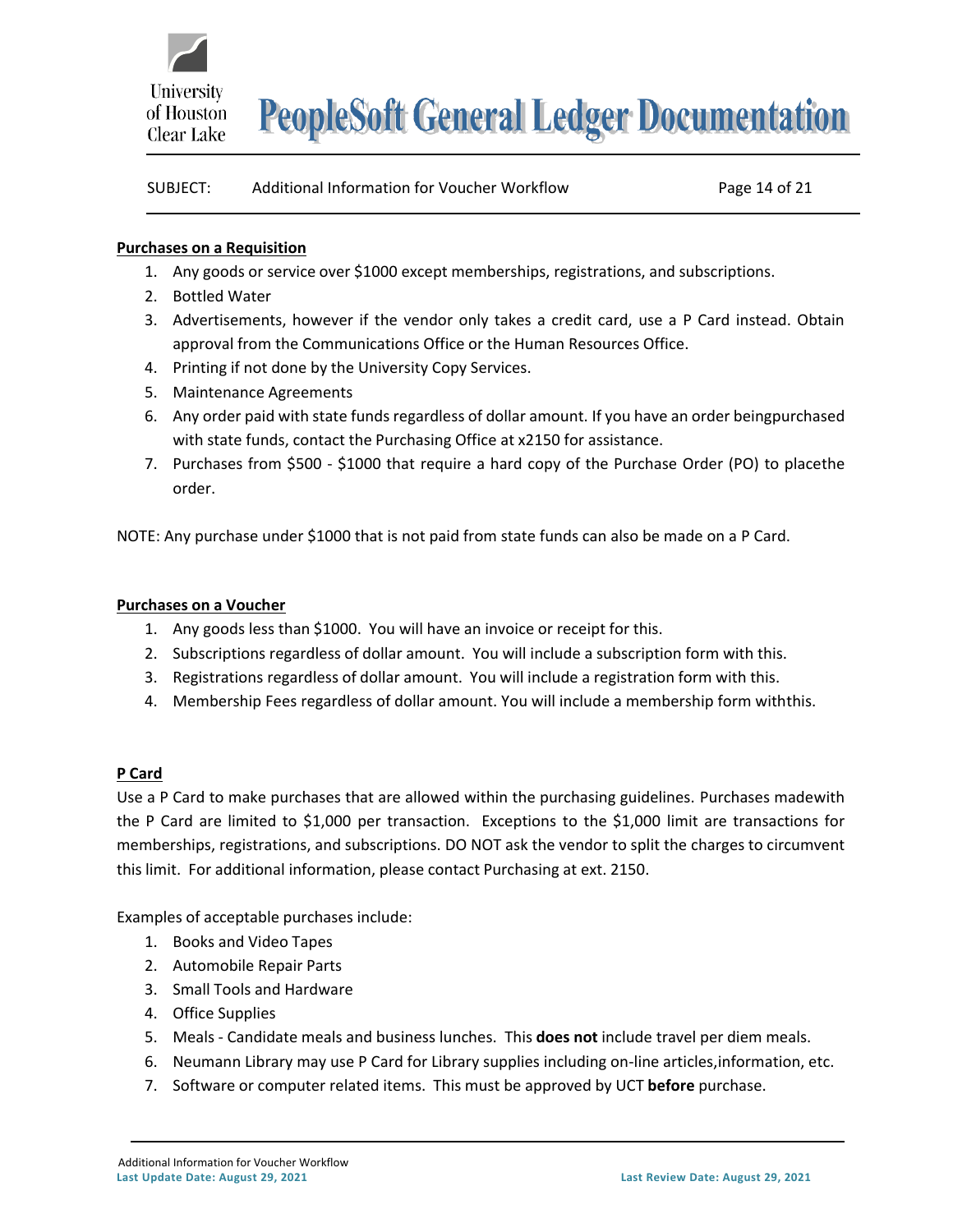

| SUBJECT:<br>Additional Information for Voucher Workflow<br>Page 15 of 21 |  |
|--------------------------------------------------------------------------|--|
|--------------------------------------------------------------------------|--|

- 8. Computer Hardware (monitors, CPU's, printers, etc.). This must be approved by UCT **before** purchase.
- 9. Controlled Assets These items include computers, tablets, iPads, cameras, and projectorsover \$500. This must be approved by UCT **before** purchase.
- 10. Advertisements under \$1000 with approval from the Communications Office.
- 11. Marketing items with approval from the Communications Office.

All approval documentation must be uploaded along with the invoice or receipt for eachtransaction. Advertising transactions must include a copy of the ad.

Examples of unacceptable Purchases include:

- Any purchase using state funds
- Alcoholic beverages
- Capital equipment (unit value is \$5,000 and above)
- Consulting services
- Fuel
- Independent contractors
- Orders that require written confirmation or signature (purchase order)
- Personal items
- Service contracts (labor only)
- Temporary personnel
- Travel expenses (airlines, car rentals, hotels, meals, etc.)

NOTE: P Cards cannot be used if you are paying from state (Fund 1xxx) funds.

#### **IDT's (Interdepartmental Transfers)**

- 1. Copy Services produces business cards, letterhead, envelopes, NCR forms, posters, and banners. Also provides graphic design as well as other custom printing. If Copy Services canfulfill your printing needs, order your printing through them. If your printing needs cannot be fulfilled by Copy Services, process a requisition.
- 2. Mail Room handles any postage and mailing needs
- 3. Bookstore any purchase under \$500 not paid from state funds.
- 4. FMC repairs access the FMC website to process work orders for repairs.
- 5. UCT repairs on computing equipment. Some software and hardware can also bepurchased via an IDT but check with your Business Coordinator or UCT first.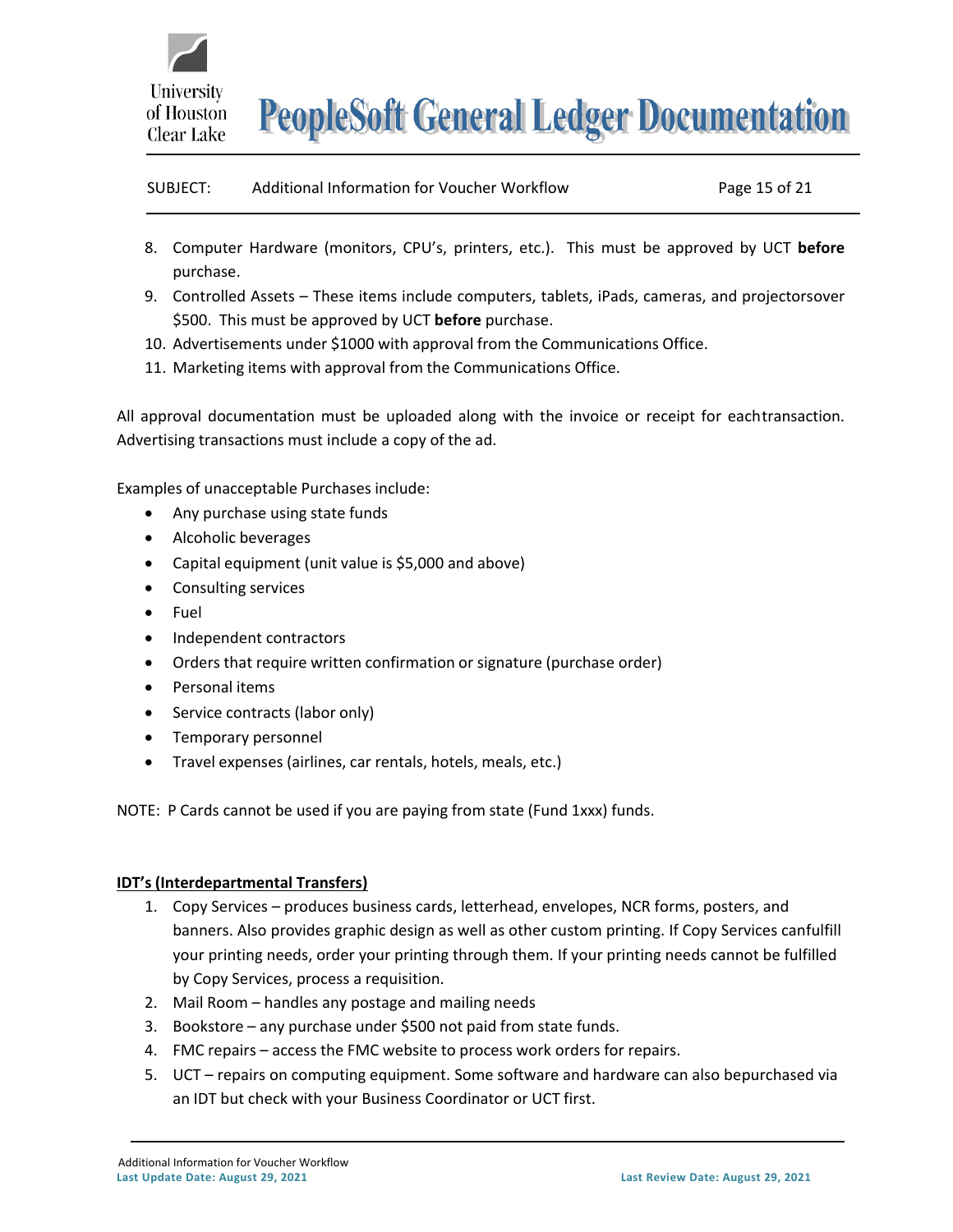SUBJECT: Additional Information for Voucher Workflow Page 16 of 21

University

of Houston Clear Lake

#### **SPECIAL RULES**

- <span id="page-15-0"></span>1. **Purchasesless than \$1,000** – When possible use a P Card or a voucherfor purchases under \$1,000.
- 2. **Purchases for more than \$1,000 but less than \$5,000**  Process a requisition for purchases more than \$1,000 but less than \$5,000. You may recommend a vendor. Purchasing can callthe recommended vendor to place the order. Purchasing always has the option to send anyorder "out for bid" at their discretion. For Federal funds, any purchases over \$3,000 must "go out to bid".
- 3. **Purchasesfor more than \$5,000 but lessthan \$25,000** If your purchase is more than \$5,000 but less than \$25,000, the order must "go out to bid". You will process a Requisition and can recommend a vendor. Once Purchasing receives your Requisition via workflow, they will ask for telephone or fax bids from vendors and will make the decision whether to go with the vendor you recommended or the vendor they select based on the bid process and order requirements you've submitted on the Requisition. The bid process takes approximately 10 days. Once the vendor has been selected, Purchasing will create thePurchase Order and place the order.
- 4. **Purchases for more than \$25,000**  If your purchase is more than \$25,000, the order must "go out to bid". You will process a Requisition and can recommend a vendor. Once Purchasing receives your Requisition via workflow, a formal bid will be done. This bid process must include two HUB (Historically Underutilized Business) vendors. Purchasing willmake the decision whether to go with the vendor you recommended or the vendor they select based on the bid process and order requirements you've submitted on the Requisition. Purchasing may also decide to post the bid request on the Electronic State Business Daily website for a minimum of 14 days (less for emergency purchases). The entirebid process takes approximately 3 – 4 weeks. Once the vendor has been selected, Purchasing will create the Purchase Order and place the order.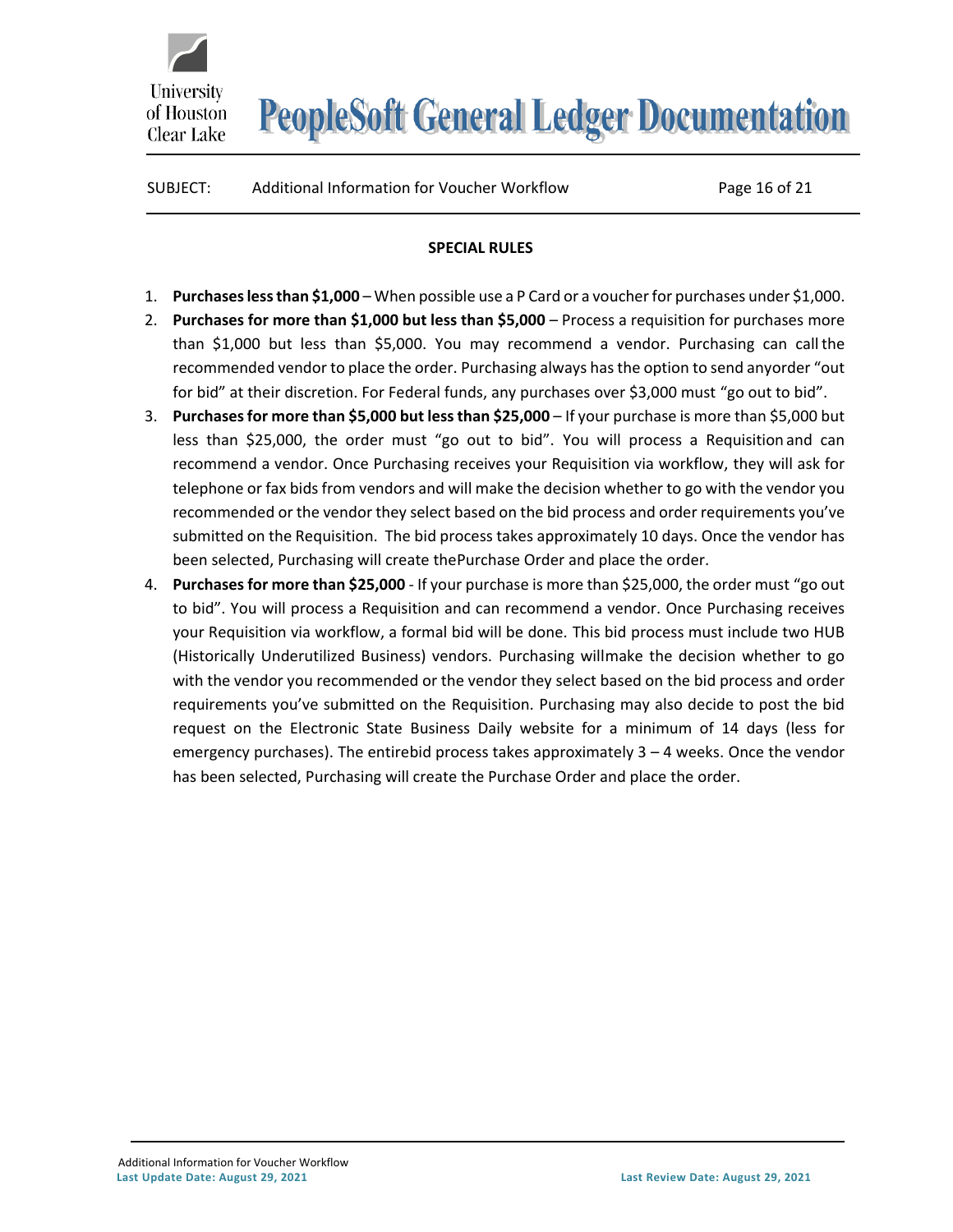

### SUBJECT: Additional Information for Voucher Workflow Page 17 of 21

#### **OTHER TIDBITS**

#### <span id="page-16-0"></span>Blanket Order

A blanket order is a Purchase Order (PO) issued for an extended time period to permit repeated purchases of clearly defined goods or services at a negotiated price. Blanket orders typically indicate an estimated usage during the period of coverage. An example of a blanket order is BottledWater order for the year.

#### **Contracts**

A contract is an agreement by two or more individuals and/or entities specifying obligations forwhich each individual and/or entity agrees to be held accountable. An example of a contract is speaker agreements or vendor workshops.

#### **WEBSITES**

For additional information related to [Procurement and](https://www.uhcl.edu/about/administrative-offices/procurement-contracts/) P Cards, please access the Procurement and [Contracts](https://www.uhcl.edu/about/administrative-offices/procurement-contracts/) on the UHCL website.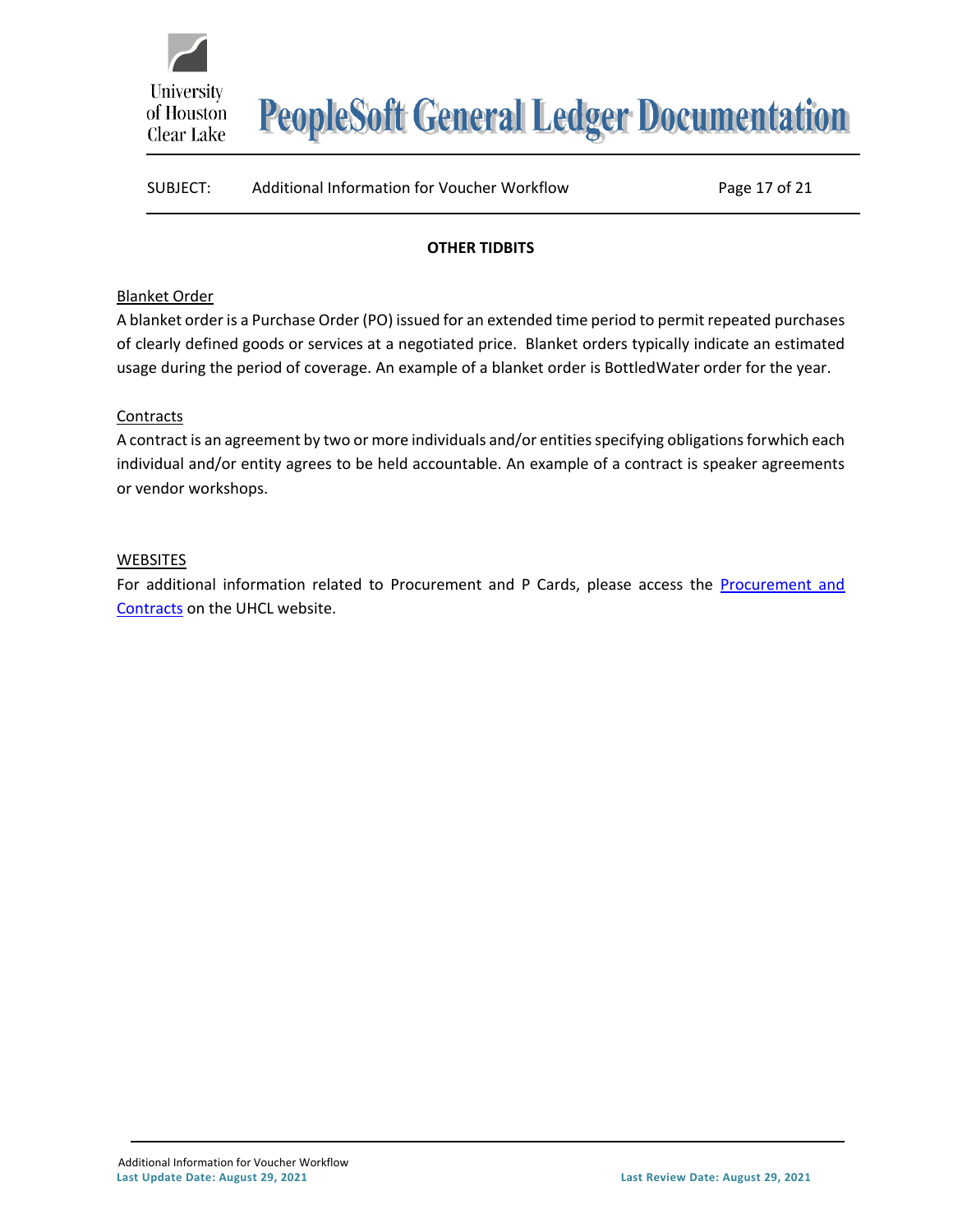

#### SUBJECT: Additional Information for Voucher Workflow Page 18 of 21

#### **RETURNS AND EXCHANGES**

#### <span id="page-17-0"></span>Items Purchased on Purchase Order

|            | Notify Dock of item to be returned orexchanged.<br>1.                                 |  |  |  |  |  |
|------------|---------------------------------------------------------------------------------------|--|--|--|--|--|
|            | Specify if there is to be a credit or exchange.<br>2.                                 |  |  |  |  |  |
|            | Email the Purchasing mailbox (UHCL Procurement) with information on<br>3.             |  |  |  |  |  |
| Department | return/exchange.                                                                      |  |  |  |  |  |
|            |                                                                                       |  |  |  |  |  |
|            | NOTE: Department incurs the cost for theshipping unless the product is damaged.       |  |  |  |  |  |
|            | Pick up item to be returned or exchanged.<br>4.                                       |  |  |  |  |  |
|            | Complete the Return/Exchange Form and eithermail item back or vendor will<br>5.       |  |  |  |  |  |
|            | pick up. Dock handles return if item is sent regular UPS. Charge is made via the      |  |  |  |  |  |
| Dock       | SCR process.                                                                          |  |  |  |  |  |
|            | Upload the Return/Exchange Form to the PO. Email the form to the Purchasing<br>6.     |  |  |  |  |  |
|            | mailbox and the Accounts Payable mailbox.                                             |  |  |  |  |  |
|            | File the Return/Exchange Form.<br>7.                                                  |  |  |  |  |  |
|            | Run the PO Status Report to see if the line has been paid. If the line has been<br>8. |  |  |  |  |  |
|            | paid, notify the department to get a credit from the vendor. If the line has not      |  |  |  |  |  |
| Purchasing | been paid, do the following:                                                          |  |  |  |  |  |
|            | <b>Exchange</b> – create a PO Change Order, place theorder, and generate              |  |  |  |  |  |
|            | another PO copy reflecting the change.                                                |  |  |  |  |  |
|            | Return - cancel the line on the PO and generateanother PO copy.                       |  |  |  |  |  |
|            |                                                                                       |  |  |  |  |  |
|            | Then normal processing is followed.<br>9.                                             |  |  |  |  |  |

#### Purchases made without a Requisition

| Department |    | Notify Dock of item to be returned. Handle details of return or exchange with<br>the vendor. |
|------------|----|----------------------------------------------------------------------------------------------|
|            | 2. | Pick up item to be returned or exchanged.                                                    |
|            | 3. | Complete the Return/Exchange Form and either mail item back or vendor                        |
| Dock       |    | picks up item. Dock handles return if item is sent regular UPS. Charge is made               |
|            |    | via the SCR process. NOTE: Department incurs the cost for shipping unless the                |
|            |    | product is damaged.                                                                          |
|            | 4. | File the Return/Exchange Form.                                                               |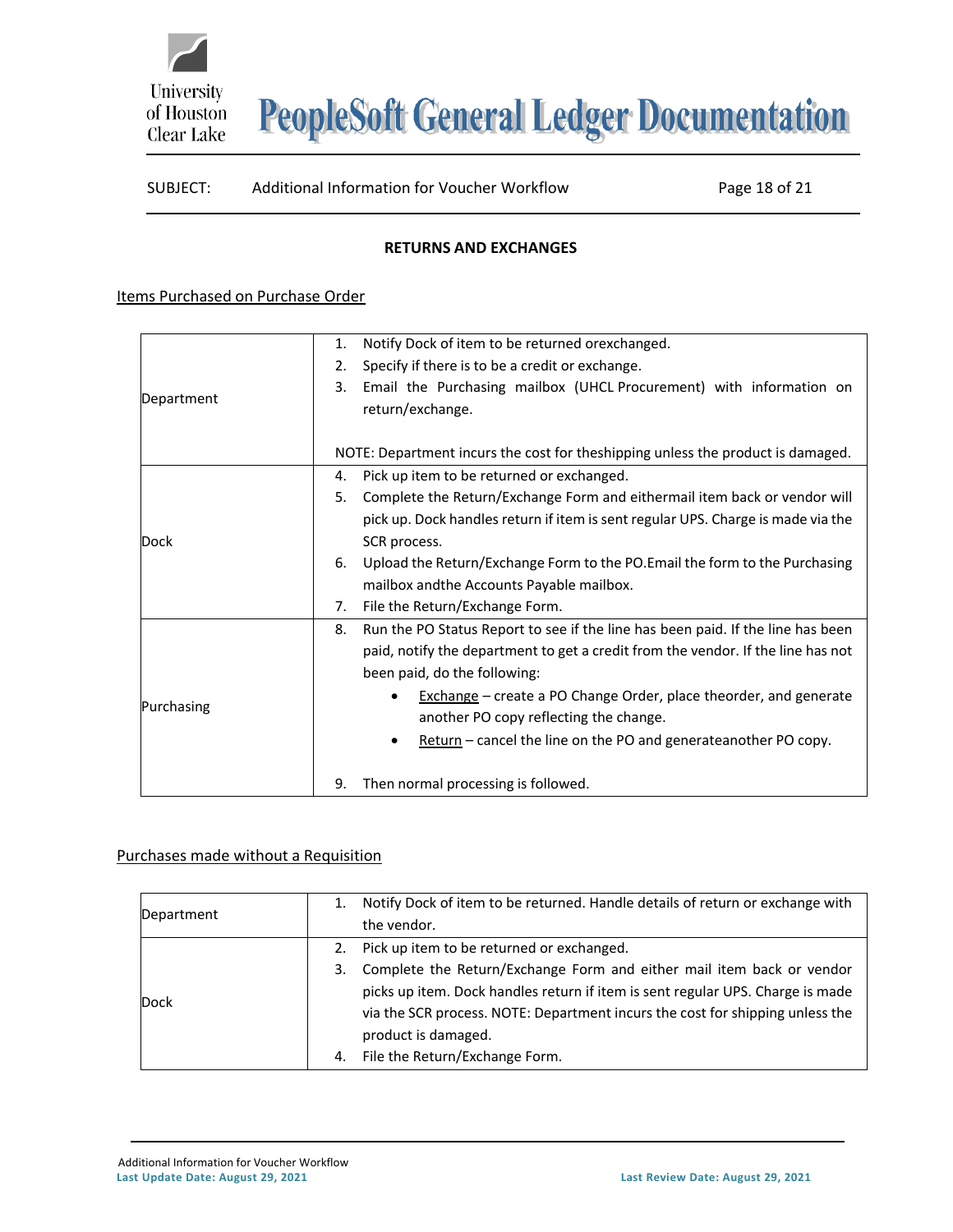

### SUBJECT: Additional Information for Voucher Workflow Page 19 of 21

#### **PROCEDURE FOR PURCHASES WITH A REQUISITION – DELIVERY ACROSS THE DOCK**

<span id="page-18-0"></span>

| Department              | 1. | <b>Create Requisition</b>                                                                 |
|-------------------------|----|-------------------------------------------------------------------------------------------|
| Purchasing              | 2. | Turn the Requisition into a PO and place the order.                                       |
|                         | 3. | Sends copy of the Receiving Report via email to the Dock. Printone copy of the            |
|                         |    | PO for the Department. The need for other copies will be determined on a case             |
|                         |    | by case basis.                                                                            |
| Dock                    | 4. | Print Receiving Report from Purchasing's email. File by VendorName and PO#.               |
|                         |    | Enter data in PO Log Book.                                                                |
|                         | 5. | Goods are delivered to the Dock. All UHCL ordered packages willbe opened                  |
|                         |    | and the contents verified before delivery to the recipient department.                    |
|                         |    | Packages that appear to be personal will not be opened. Recipients of personal            |
|                         |    | items will be accountable for acceptance of items by signing a Personal<br>Delivery slip. |
|                         | 6. | Pull the copy of the Receiving Report and match it to the delivery. If OK, enter          |
|                         |    | data in the Receiving Log Book and place Receiving Report along with the                  |
|                         |    | goods on shelf for delivery. Ifnot OK, call the vendor.                                   |
|                         | 7. | Make delivery to department. The Receiving Dock will attempt delivery of                  |
|                         |    | packages (regardless of source i.e. Purchase Order, P- Card, etc.) 3 times. After         |
|                         |    | 3 attempts, an email will be sent to theappropriate Business Coordinator to               |
|                         |    | determine the next course of action. If a request is made for an item to not              |
|                         |    | be delivered and to be left on the dock for 5 days or more, a Receiving Report            |
|                         |    | must be signed by the recipient department upon request so that paperwork                 |
|                         |    | may be processed for the Purchasing and Accounts Payable departments.                     |
|                         | 8. | Get departmental signature on Receiving Report. NOTE: A copywill not be left              |
|                         |    | with the department.                                                                      |
|                         | 9. | Scan and upload the signed Receiving Report to the PO. This will be done                  |
|                         |    | within 24 hours after the departmental signatures have been obtained.                     |
|                         |    | 10. Daily, once the scan and upload of the Receiving Report is complete, send an          |
|                         |    | email to A/P mailbox at "UHCL Accounts Payable" with the electronic signed                |
|                         |    | Receiving Reports for the day attached.                                                   |
|                         |    | 11. File the signed original Receiving Report                                             |
| <b>Accounts Payable</b> |    | 12. Retrieve dock emails from A/P mailbox and match PO's for which deliveries             |
|                         |    | were made with invoices for payment.                                                      |

### NOTE: PLEASE NOTIFY PURCHASING IF DELIVERY OF YOUR ORDER HAS NOT BEEN MADE WITHINONE WEEK PAST THE DELIVERY DUE DATE.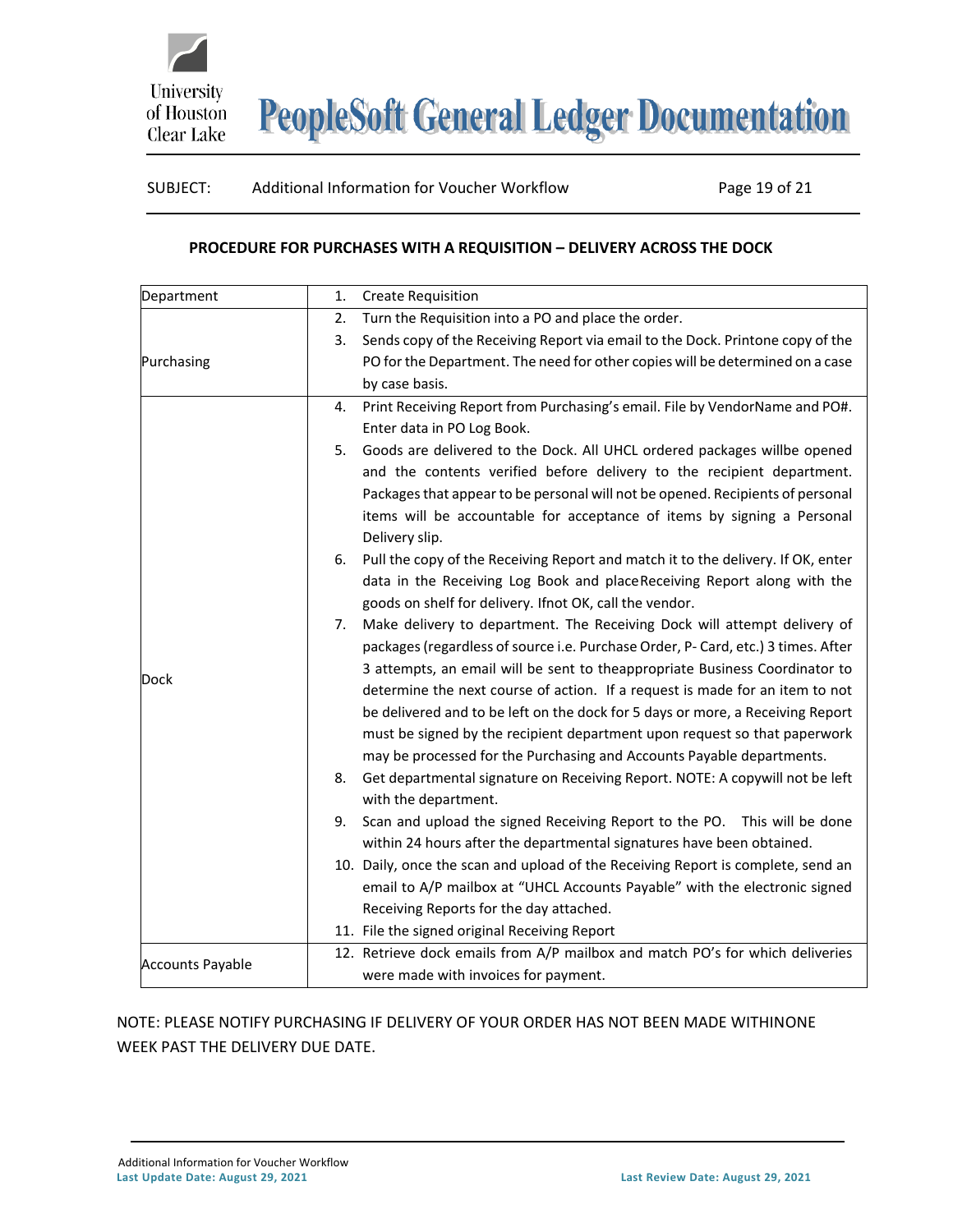

#### SUBJECT: Additional Information for Voucher Workflow Page 20 of 21

#### **PROCEDURE FOR PURCHASES WITH A REQUISITION – DELIVERY NOT ACROSS THE DOCK**

<span id="page-19-0"></span>

| Department              | <b>Create Requisition</b><br>1.                                        |
|-------------------------|------------------------------------------------------------------------|
| Purchasing              | Turn the Requisition into a PO and place theorder.<br>2.               |
|                         | Goods or services are received.<br>3.                                  |
|                         | Print the Receiving Report, sign, and email theelectronic signed<br>4. |
| Department              | Receiving Report to the Purchasing and A/P mailboxes as follows:       |
|                         | Purchasing: UHCL Procurement<br>$\bullet$                              |
|                         | Accounts Payable: UHCL Accounts Payable<br>٠                           |
| Purchasing              | Retrieve emails from the Purchasing mailbox. Save the signed<br>5.     |
|                         | Receiving Report and upload itto the PO.                               |
| <b>Accounts Payable</b> | Retrieve emails from the A/P mailbox and match PO's for which<br>6.    |
|                         | deliveries were madewith invoices for payment.                         |

NOTE: PLEASE NOTIFY PURCHASING IF DELIVERY OF YOUR ORDER HAS NOT BEEN MADE WITHINONE WEEK PAST THE DELIVERY DUE DATE.

#### <span id="page-19-1"></span>**PROCEDURE FOR PURCHASES MADE WITHOUT A REQUISITION – DELIVERY ACROSS THE DOCK**

| Department | Place order.<br>$1_{-}$                                                      |
|------------|------------------------------------------------------------------------------|
|            | Goods are delivered to the Dock. ALL packages will be opened and the<br>2.   |
|            | contents verified beforedelivery to the recipient department                 |
|            | Compare the Packing Slip (if there is one) to theitems delivered.<br>3.      |
|            | Enter delivery data in Receiving Log Book, create a Delivery Slip, and<br>4. |
|            | place it along with the goods on shelf for delivery. NOTE: The Dock          |
|            | accepts all deliveries and opens all packages. Please be sure to include     |
|            | the deliveryinformation, contact name, and phone number in the order         |
| Dock       | information.                                                                 |
|            | Make delivery to the Department. The Receiving Dock will attempt<br>5.       |
|            | delivery of packages (regardless of source i.e. Purchase Order, P-Card,      |
|            | etc.) 3 times. After 3 attempts, an email will be sent to the appropriate    |
|            | Business Coordinator to determine the next course of action. A written       |
|            | request must be submitted by the recipient department to request an          |
|            | item not be delivered and to be lefton the dock for 5 days or more.          |
| Department | Sign Delivery Slip when goods are received.<br>6.                            |
|            | Process paperwork to pay vendor.<br>7.                                       |
| Dock       | File signed Delivery Slip in Vendor File.<br>8.                              |